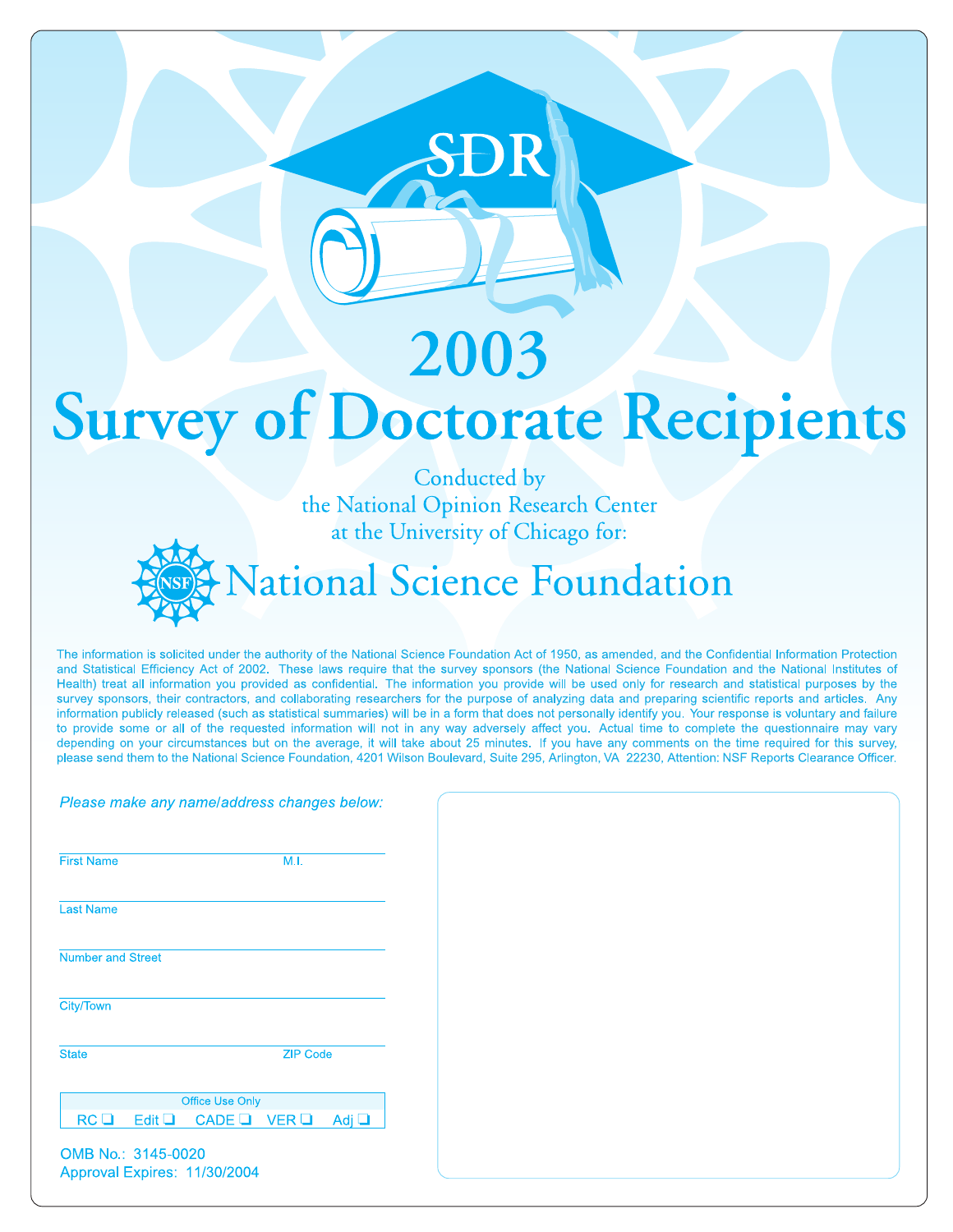- ♣ **Thank you for taking the time to complete this questionnaire.**
- ♣ **If you have any questions, please call us toll free at 1-800-685-1663 or e-mail us at SDR@norc.uchicago.edu. Our mailing address is: 2003 Survey of Doctorate**  Recipients, c/o NORC, 1 North State Street, 16<sup>th</sup> Floor, Chicago, IL 60602-3305.
- ♣ **Results of the Survey of Doctorate Recipients can be found on the National Science Foundation's Web site at http://www.nsf.gov/sbe/srs/cdse.**
- ♣ **An agency may not conduct or sponsor, and a person is not required to respond to, a collection of information unless it displays a currently valid OMB control number. The OMB control number for this survey is 3145-0020.**
- ♣ **Follow all appropriate skip instructions after marking a box. If no skip instruction is provided, you should continue to the next question.**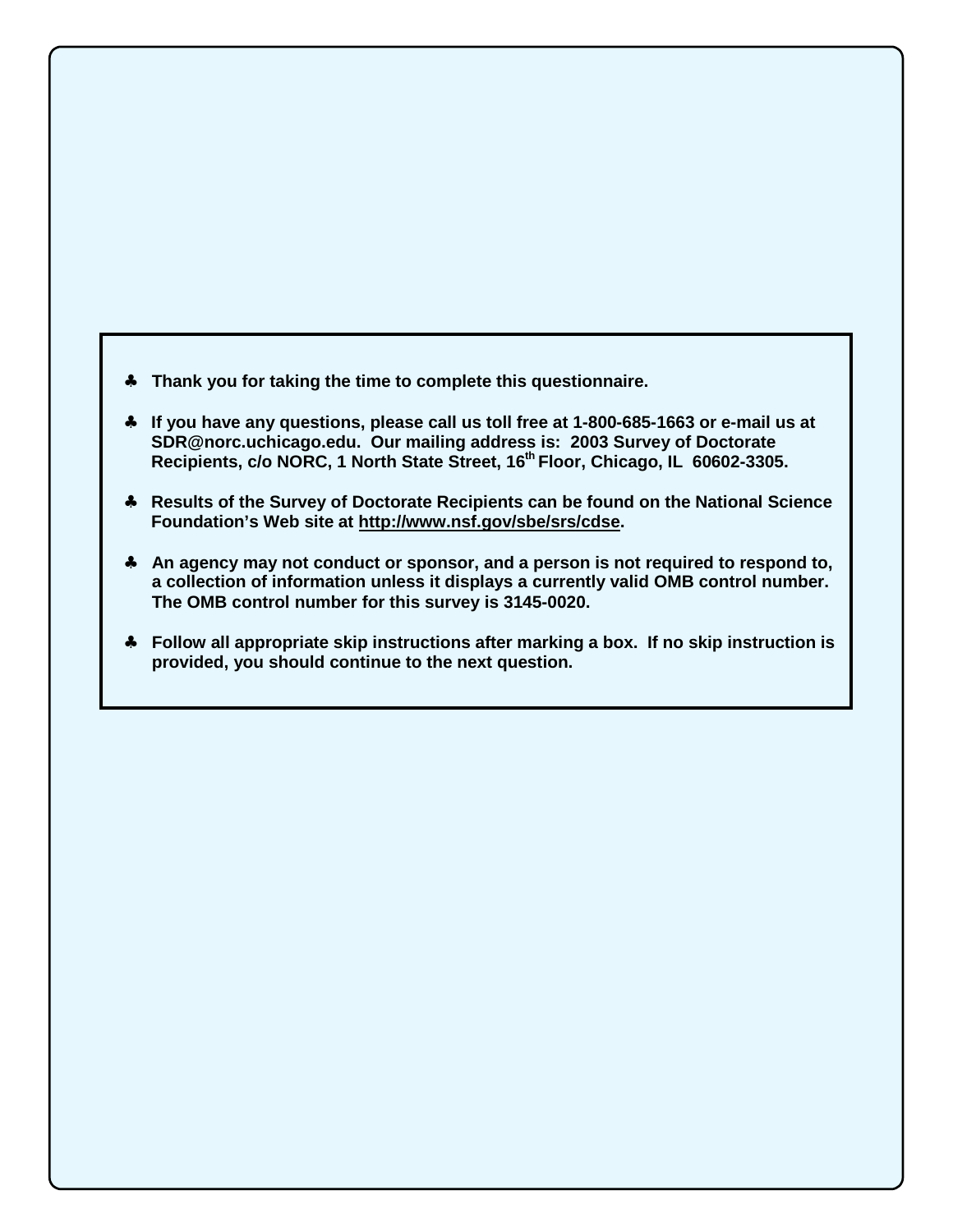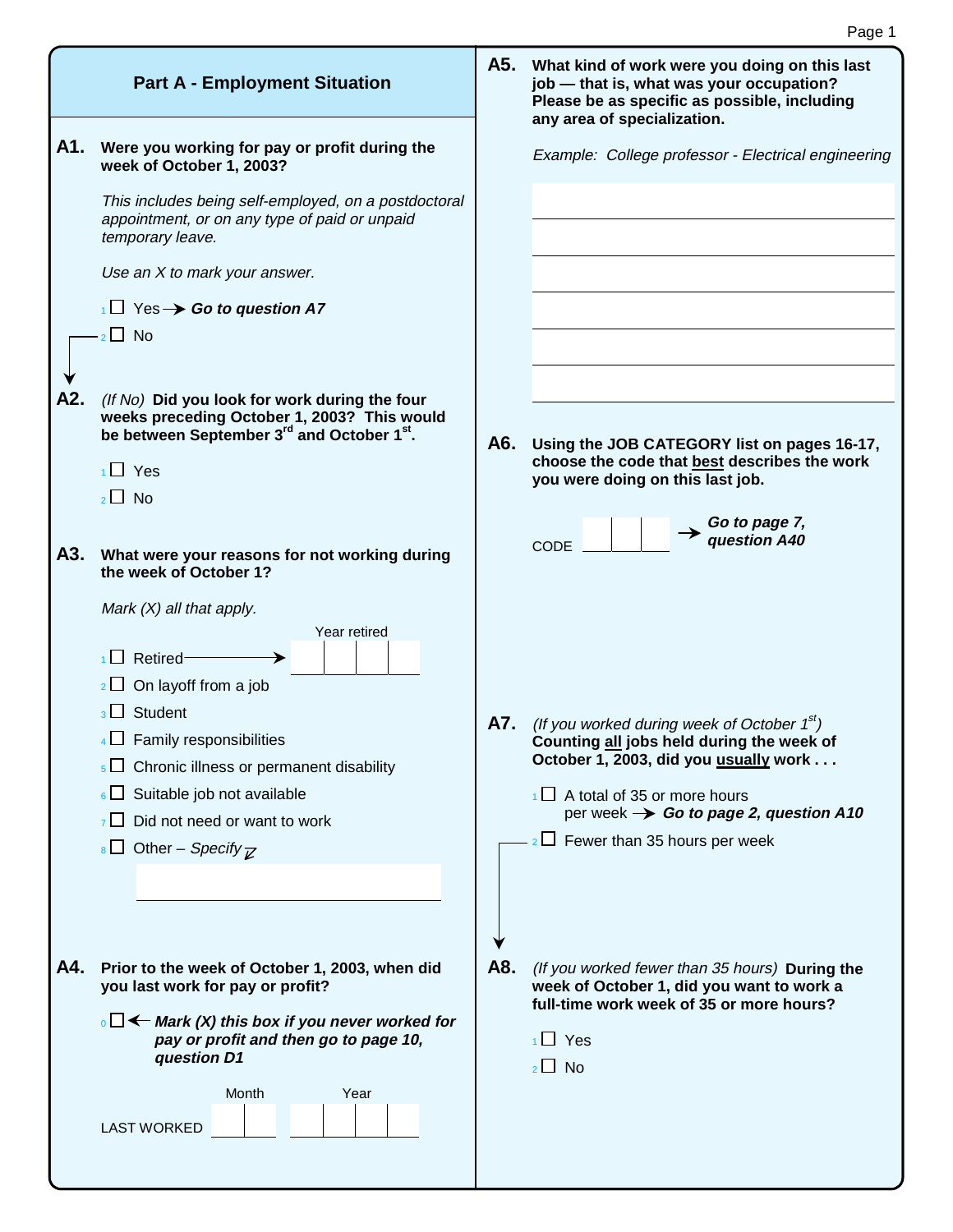

Page 2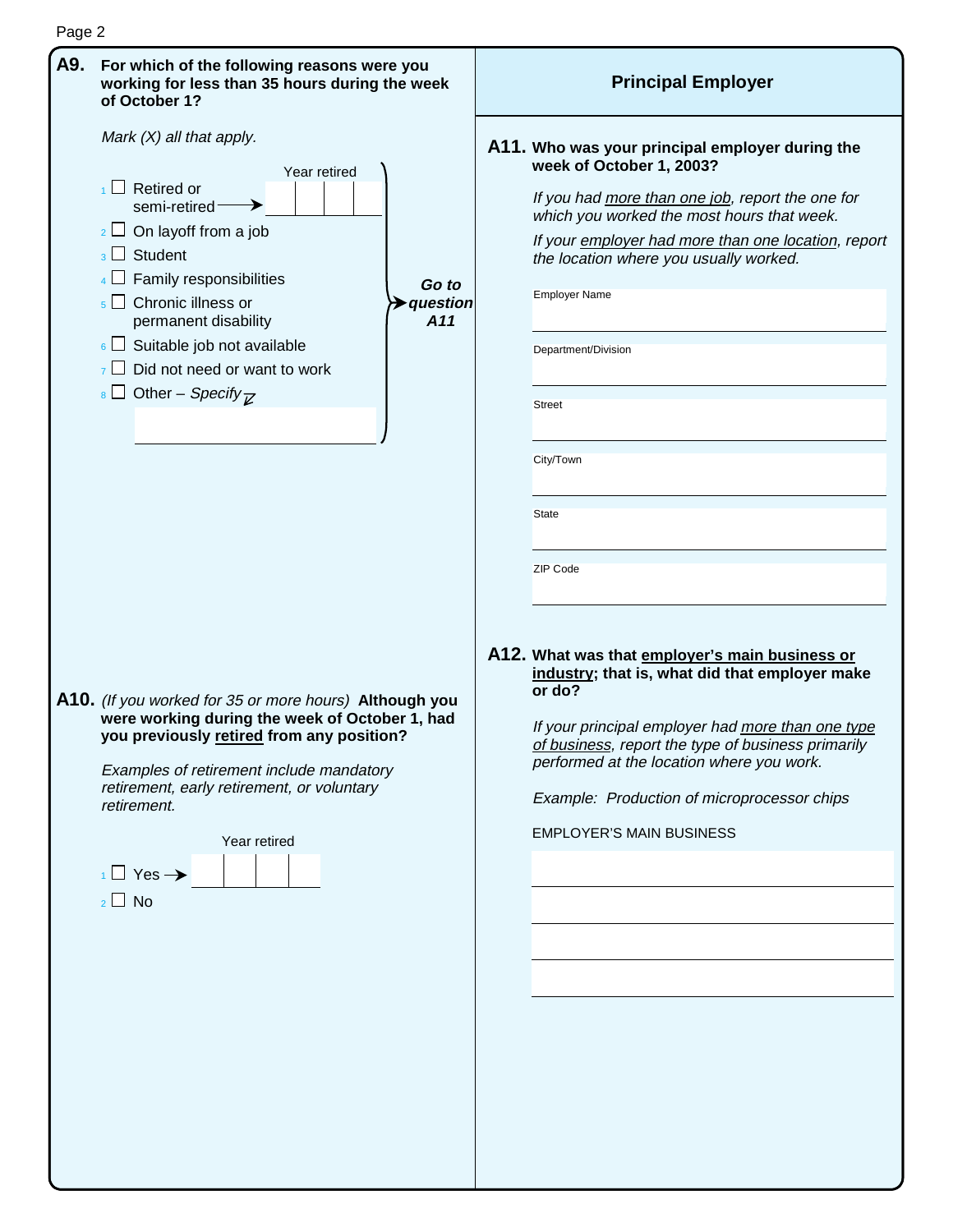| A13. Counting all locations where this employer<br>operates, how many people work for your<br>principal employer? Your best estimate is fine. | A16. Was your principal employer an educational<br>institution?                                                    |
|-----------------------------------------------------------------------------------------------------------------------------------------------|--------------------------------------------------------------------------------------------------------------------|
| Mark $(X)$ one answer.                                                                                                                        | $1 \square$ Yes<br>$_2\Box$ No $\rightarrow$ Go to page 4, question A21                                            |
| $\frac{1}{1}$ 10 or fewer employees                                                                                                           |                                                                                                                    |
| $2 \square$ 11 - 24 employees                                                                                                                 |                                                                                                                    |
| $3 \square$ 25 - 99 employees                                                                                                                 |                                                                                                                    |
| $4 \Box$ 100 - 499 employees                                                                                                                  |                                                                                                                    |
| $5\Box$ 500 - 999 employees                                                                                                                   | A17. (If Yes) Was the educational institution where<br>you worked a                                                |
| $6 \square$ 1,000 - 4,999 employees                                                                                                           |                                                                                                                    |
| $7 \Box$ 5,000 - 24,999 employees                                                                                                             | Mark $(X)$ one answer.                                                                                             |
| $\overline{8}$ 25,000+ employees                                                                                                              | $\Box$ Preschool, elementary, middle, Go to page 4,<br>or secondary school or system $\Box$ question A21           |
| A14. Did your principal employer come into being as                                                                                           | $_2\Box$ Two-year college, community college,<br>or technical institute                                            |
| a new business within the past 5 years?                                                                                                       | $\frac{1}{3}\Box$ Four-year college or university, other than<br>a medical school                                  |
| $\overline{1}$ Yes<br>$2 \Box$ No                                                                                                             | $4 \Box$ Medical school (including university-affiliated<br>hospital or medical center)                            |
|                                                                                                                                               | $\overline{\phantom{a}}$ University-affiliated research institute                                                  |
|                                                                                                                                               | 6 Other – Specify $\overline{z}$                                                                                   |
| A15. Which one of the following best describes                                                                                                |                                                                                                                    |
| your principal employer during the week of<br>October 1?<br>Mark $(X)$ one answer.                                                            |                                                                                                                    |
| $\Box$ SELF-EMPLOYED in own NOT<br><b>INCORPORATED business, professional</b><br>practice or farm                                             | A18. During the week of October 1, 2003, what type<br>of academic position(s) did you hold at this<br>institution? |
| $_2\Box$ SELF-EMPLOYED in own INCORPORATED<br>business, professional practice or farm                                                         | Mark $(X)$ all that apply.                                                                                         |
| $3 \square$ A PRIVATE FOR-PROFIT organization or                                                                                              | $\Box$ President, Provost or Chancellor (any level)                                                                |
| individual working for wages, salary or                                                                                                       | Dean (any level), department head or chair<br>2 <sub>1</sub>                                                       |
| commissions<br>$4 \Box$ A PRIVATE NOT-FOR-PROFIT, tax-exempt,                                                                                 | $3 \Box$ Research faculty, scientist, associate or<br>fellow                                                       |
| or charitable organization                                                                                                                    | $4\Box$ Teaching faculty                                                                                           |
| $\overline{\phantom{a}}$ Local GOVERNMENT (e.g., city, county)                                                                                | $\overline{\phantom{a}}$ Adjunct faculty                                                                           |
| <b>State GOVERNMENT</b><br>$6 \Box$<br>$\overline{Z}$ U.S. military service, active duty or                                                   | $\overline{6}$ Postdoc (e.g., postdoctoral fellow or<br>associate)                                                 |
| Commissioned Corps (e.g., USPHS, NOAA)                                                                                                        | Research assistant<br>$7^{\circ}$                                                                                  |
| $\vert$ U.S. GOVERNMENT (e.g., civilian employee)<br>Other – Specify $\overline{\mathcal{C}}$<br>9 <sub>l</sub>                               | Teaching assistant<br>$8\Box$                                                                                      |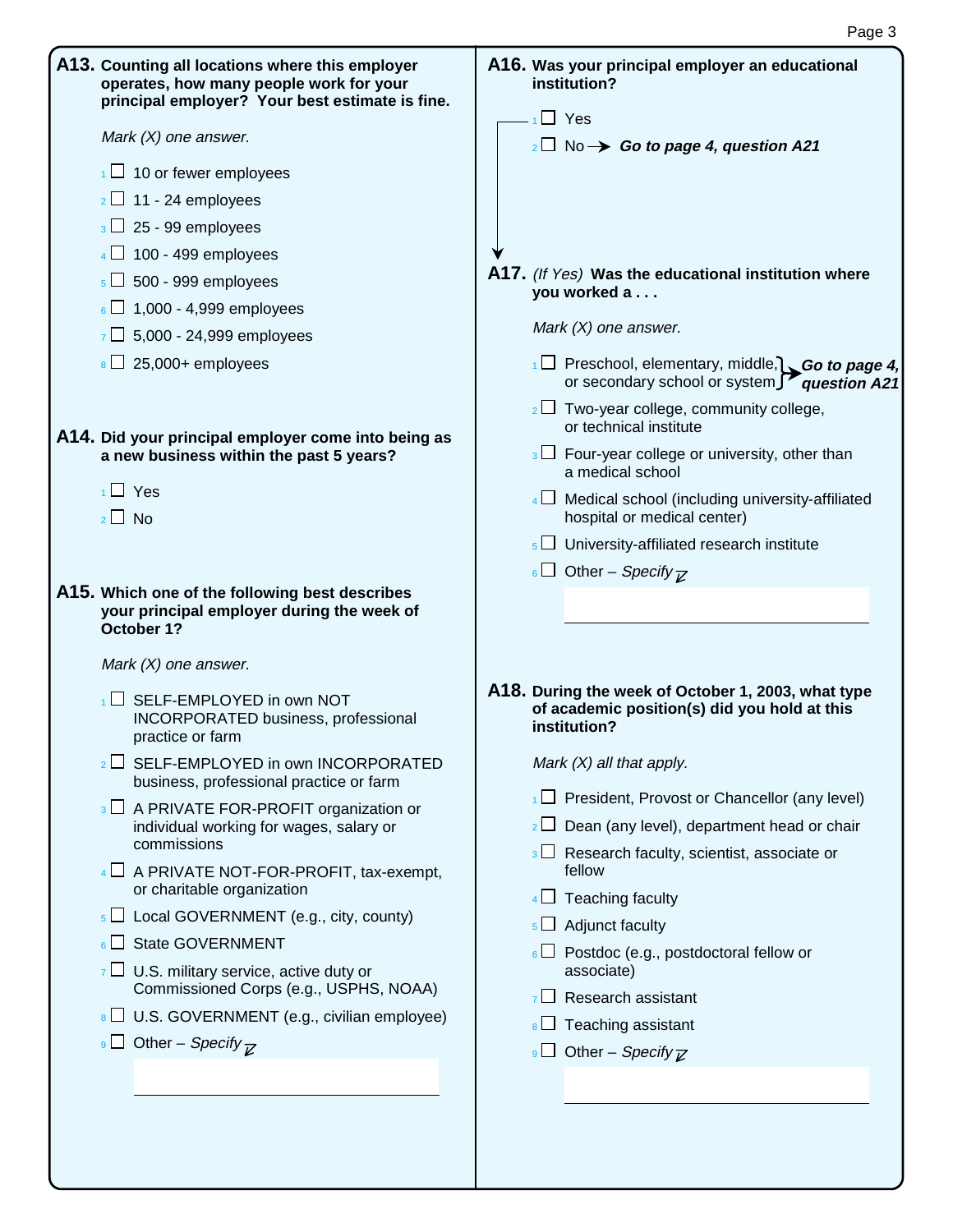### **A19. What was your faculty rank?**  Mark (X) one answer.  $1 \square$  Not applicable: no ranks designated at this institution  $\frac{1}{2}$  Not applicable: no ranks designated for my position  $_3$  Professor  $4 \square$  Associate Professor  $_5$   $\Box$  Assistant Professor  $6 \Box$  Instructor  $7 \Box$  Lecturer  $8 \square$  Other – Specify  $\nabla$ **A20. What was your tenure status?** Mark (X) one answer.  $1 \square$  Not applicable: no tenure system at this institution  $\frac{1}{2}$  Not applicable: no tenure system for my position  $_3$   $\Box$  Tenured  $_4$   $\Box$  On tenure track but not tenured  $5 \square$  Not on tenure track **A21. What kind of work were you doing on your principal job held during the week of October 1, 2003 — that is, what was your occupation? Please be as specific as possible, including any area of specialization.** Example: College professor - Electrical engineering **A22. Using the JOB CATEGORY list on pages 16-17, choose the code that best describes the work you were doing on your principal job during the week of October 1.**  CODE **A23. Did your duties on this job require the technical expertise of a bachelor's degree or higher in . . .**  Mark (X) Yes or No for each item. Yes No 1 Engineering, computer science, math, or the natural sciences ............ <sup>1</sup> <sup>2</sup> 2 The social sciences  $\ldots$  $\ldots$  $\ldots$  $\ldots$  $\ldots$  $\ldots$ 3 Some other field (e.g., health, business, or education) – Specify  $\mathbb{Z}_{n+1} \square$  2  $\square$ **Principal Job**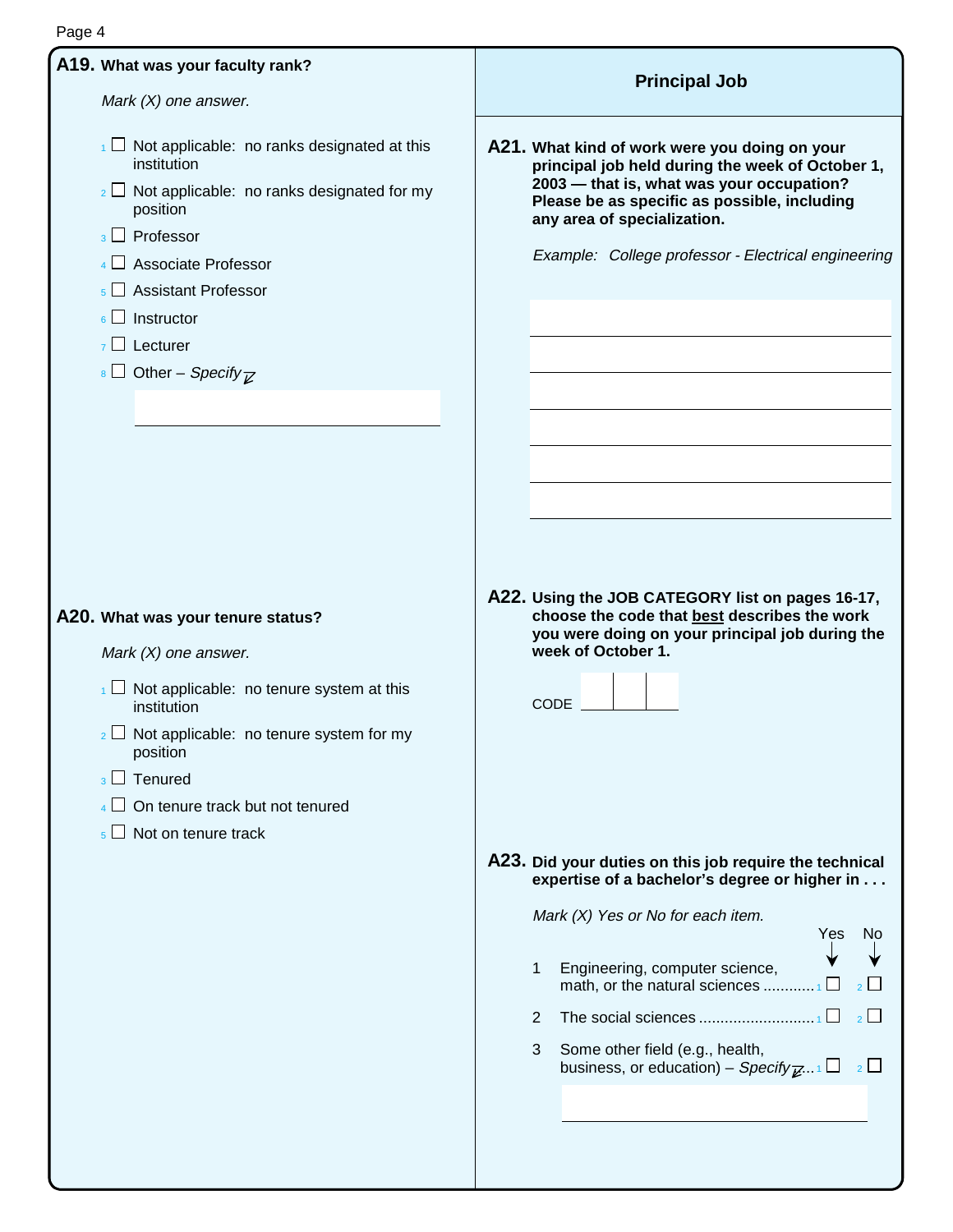| A24. Was this job a "postdoc?"<br>A "postdoc" is a temporary position awarded in<br>academe, industry, or government primarily for<br>gaining additional education and training in<br>research.<br>$\overline{1}$ Yes<br>$_2\square$ No $\rightarrow$ Go to question A27<br>A25. (If Yes) What were your reasons for taking this<br>postdoc?                                                                                                                                                                                                                                                                                                       | A28. To what extent was your work on your principal<br>job related to your first U.S. doctoral degree?<br>Was it<br>Mark $(X)$ one answer.<br>$\Box$ Closely related<br>Go to page 6,<br>question A31<br>$\Box$ Somewhat related<br>$\Box$ Not related                                                                                                                                                                                                                                                                                                                                                                                                                       |
|----------------------------------------------------------------------------------------------------------------------------------------------------------------------------------------------------------------------------------------------------------------------------------------------------------------------------------------------------------------------------------------------------------------------------------------------------------------------------------------------------------------------------------------------------------------------------------------------------------------------------------------------------|------------------------------------------------------------------------------------------------------------------------------------------------------------------------------------------------------------------------------------------------------------------------------------------------------------------------------------------------------------------------------------------------------------------------------------------------------------------------------------------------------------------------------------------------------------------------------------------------------------------------------------------------------------------------------|
| Mark (X) Yes or No for each item.<br>Yes<br>No<br>Additional training in PhD field1 $\square$<br>1<br>Training in an area outside of<br>$\overline{2}$<br>$\overline{2}$<br>Work with a specific person<br>3<br>$\overline{2}$<br>Other employment not available $\Box$<br>$\overline{2}$<br>4<br>Postdoc generally expected for<br>5<br>$\overline{2}$<br>Some other reason – Specify $_{\overline{\mathscr{C}}}$ 1<br>$\overline{2}$<br>6<br>A26. Which two reasons in question A25 were your<br>most important reasons for taking this postdoc?<br>Enter number of appropriate reason from question<br>A25 above.<br>Most important reason<br>1 | A29. (If Not related) Did these factors influence your<br>decision to work in an area outside the field of<br>your first U.S. doctoral degree?<br>Mark (X) Yes or No for each item.<br>Yes<br>No.<br>Pay, promotion opportunities $\Box$<br>1<br>Working conditions (e.g., hours,<br>2<br>equipment, working environment) $\mathbf{1} \square$<br>$\frac{2}{2}$<br>$\overline{2}$<br>3<br>Change in career or professional<br>4<br>$\overline{\phantom{0}}$ 2<br>Family-related reasons (e.g.,<br>5<br>children, spouse's job moved) $1\Box$ $2\Box$<br>Job in doctoral degree field not<br>6<br>$\overline{2}$<br>Some other reason – Specify $\vec{v}$ 1<br>$\overline{7}$ |
| $\overline{2}$<br>Second most important reason<br>(Enter "0" if no second reason)<br>A27. During what month and year did you start this<br>job (that is, your principal job held during the<br>week of October 1, 2003)?<br>Month<br>Year<br><b>JOB STARTED</b>                                                                                                                                                                                                                                                                                                                                                                                    | A30. Which two factors in question A29 were your<br>most important reasons for working in an area<br>outside the field of your first U.S. doctoral<br>degree?<br>Enter number of appropriate reason from question<br>A29 above.<br>Most important reason<br>1<br>$\overline{2}$<br>Second most important reason<br>(Enter "0" if no second reason)                                                                                                                                                                                                                                                                                                                           |

Page 5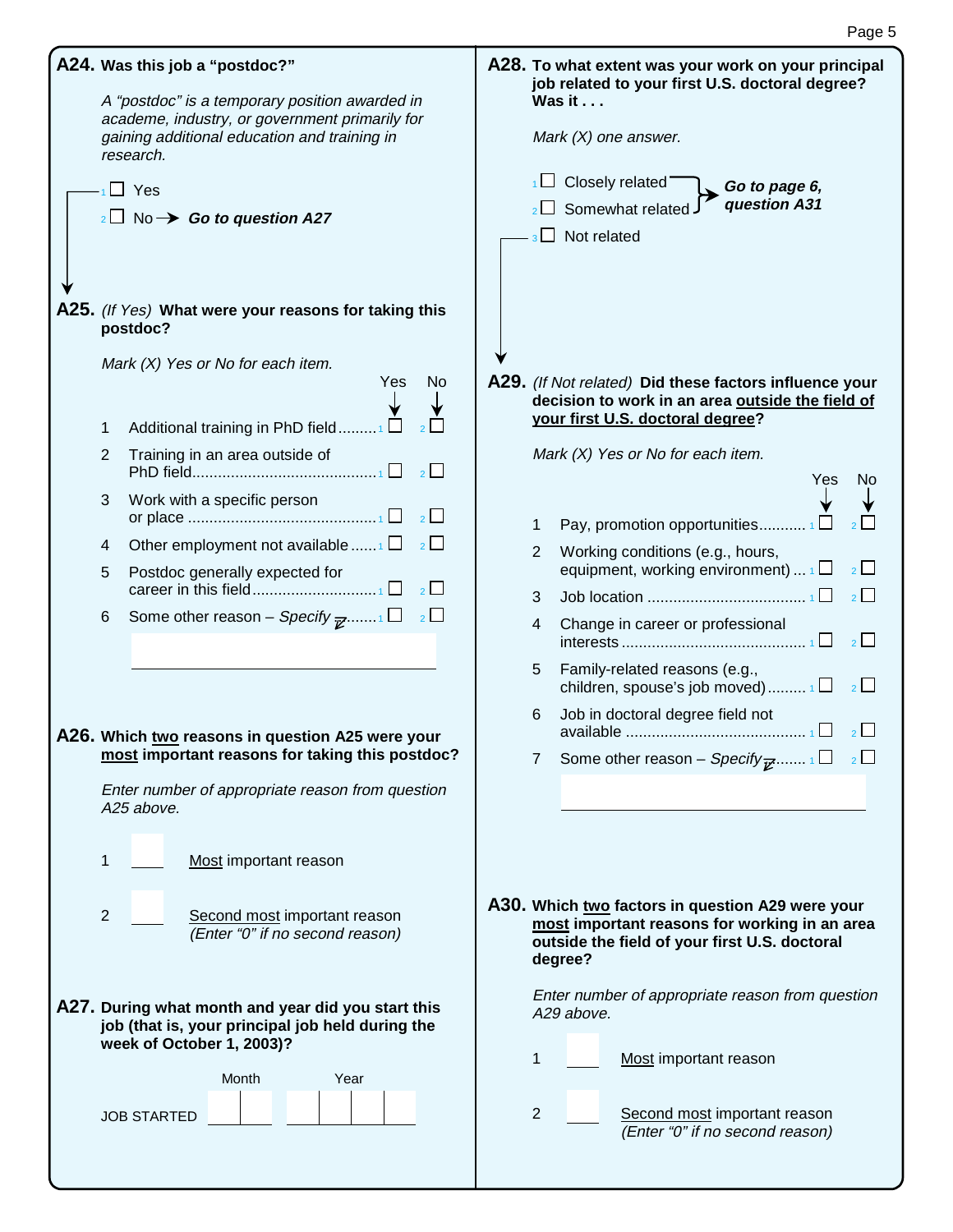| . ( |  |
|-----|--|
|-----|--|

| job?              | A31. The next question is about your work activities<br>on your principal job. Which of the following<br>work activities occupied at least 10 percent of<br>your time during a typical work week on this |                | A33. Did you su<br>your princi<br>October 1?<br>Mark "Yes" |
|-------------------|----------------------------------------------------------------------------------------------------------------------------------------------------------------------------------------------------------|----------------|------------------------------------------------------------|
|                   | Mark $(X)$ Yes or No for each item.<br>Yes<br>No                                                                                                                                                         |                | recommend<br>as hiring, fir                                |
| 1                 | Accounting, finance, contracts1                                                                                                                                                                          |                | Teachers sl                                                |
| $\overline{2}$    | Basic research - study directed<br>toward gaining scientific knowledge<br>$\overline{2}$<br>primarily for its own sake 1 $\square$                                                                       |                | $\cdot$ <sub>1</sub> Yes<br>$_2$ No →                      |
| 3                 | Applied research - study directed<br>toward gaining scientific knowledge<br>$2^{\square}$                                                                                                                |                |                                                            |
| 4                 | Development - using knowledge<br>gained from research for the<br>$\overline{2}$<br>production of materials, devices $\Box$                                                                               |                | A34. (If Yes) Ho                                           |
| 5                 | Design of equipment, processes,<br>$2\Box$                                                                                                                                                               |                |                                                            |
| 6                 | Computer applications,<br>programming, systems<br>$2^{\square}$                                                                                                                                          |                | 1<br>Superv                                                |
| $\overline{7}$    | Employee relations - including<br>recruiting, personnel development,<br>$\overline{2}$                                                                                                                   |                | 2<br>Superv<br>subordi                                     |
| 8                 | Managing or supervising people or<br>$\overline{2}$                                                                                                                                                      |                |                                                            |
| 9                 | Production, operations,<br>maintenance (e.g., chip production,                                                                                                                                           |                | A35. Thinking a<br>week of Oo                              |
|                   | 10 Professional services (e.g., health<br>care, counseling, financial services,<br>$2\Box$                                                                                                               |                | with that jo<br>Mark $(X)$ or                              |
| 11                | Sales, purchasing, marketing,<br>$\overline{2}$<br>customer service, public relations $\Box$                                                                                                             |                |                                                            |
| $12 \overline{ }$ | $\overline{2}$<br>Quality or productivity management                                                                                                                                                     |                |                                                            |
| 13                | $\overline{2}$                                                                                                                                                                                           | 1              | Salary                                                     |
|                   | $\overline{2}$                                                                                                                                                                                           | $\overline{2}$ | Benefits                                                   |
|                   |                                                                                                                                                                                                          | 3              | Job security                                               |
|                   |                                                                                                                                                                                                          | 4<br>5         | Job location<br>Opportunities                              |
|                   | A32. On which two activities in question A31 did you                                                                                                                                                     |                | advancement                                                |
|                   | work the most hours during a typical week on<br>this job?                                                                                                                                                | 6              | Intellectual<br>challenge                                  |
|                   | Enter number of appropriate activity from question<br>A31 above.                                                                                                                                         | 7              | Level of<br>responsibility                                 |
| 1                 | Activity most hours                                                                                                                                                                                      | 8              | Degree of<br>independence                                  |
| $\overline{2}$    | Activity second most hours<br>(Enter "0" if no second most)                                                                                                                                              | 9              | Contribution to<br>society                                 |

### **Phaase the work of others as part of** ipal job held during the week of **October 1?** if you assigned duties to workers and ded or initiated personnel actions such ring or promoting. hould <u>not</u> count students. Go to question A35 **A34.** (If Yes) **How many people did you typically . . .** Number Supervised ise <u>directly</u>? ................. (If none, enter "0") ise through inate supervisors? ...... (If none, enter "0")

#### **A35. Thinking about your principal job held during the week of October 1, please rate your satisfaction what is . . .**

ne answer for each item.

|   |                                                 | Very<br>Satisfied | Somewhat<br>Satisfied | Somewhat<br>Dissatisfied Dissatisfied | Very           |
|---|-------------------------------------------------|-------------------|-----------------------|---------------------------------------|----------------|
|   |                                                 |                   |                       |                                       |                |
| 1 | Salary1                                         |                   | $\overline{2}$        | $3^{\dagger}$                         |                |
| 2 |                                                 |                   | $2^{\vert}$           | 3 <sup>1</sup>                        | 4              |
| 3 | Job security1                                   |                   | $2 \mid$              | 3 <sup>1</sup>                        | 4              |
| 4 |                                                 |                   | $\overline{2}$        | 3 <sup>L</sup>                        | $\overline{A}$ |
| 5 | Opportunities for<br>advancement $_1 \Box$      |                   |                       | 3 <sup>1</sup>                        | 4              |
| 6 | Intellectual<br>challenge1 $\Box$               |                   | $\frac{1}{2}$         | 3 <sup>1</sup>                        | $_4\lfloor$    |
| 7 | Level of<br>responsibility $\mathbf{1} \square$ |                   | $2^{\square}$         | $\overline{\mathbf{a}}$               | $4\lfloor$     |
| 8 | Degree of<br>independence $\frac{1}{1}$         |                   | $\overline{2}$        | 3 <sup>1</sup>                        | $4 \mid$       |
| 9 | Contribution to                                 |                   |                       | Ŕ                                     |                |
|   |                                                 |                   |                       |                                       |                |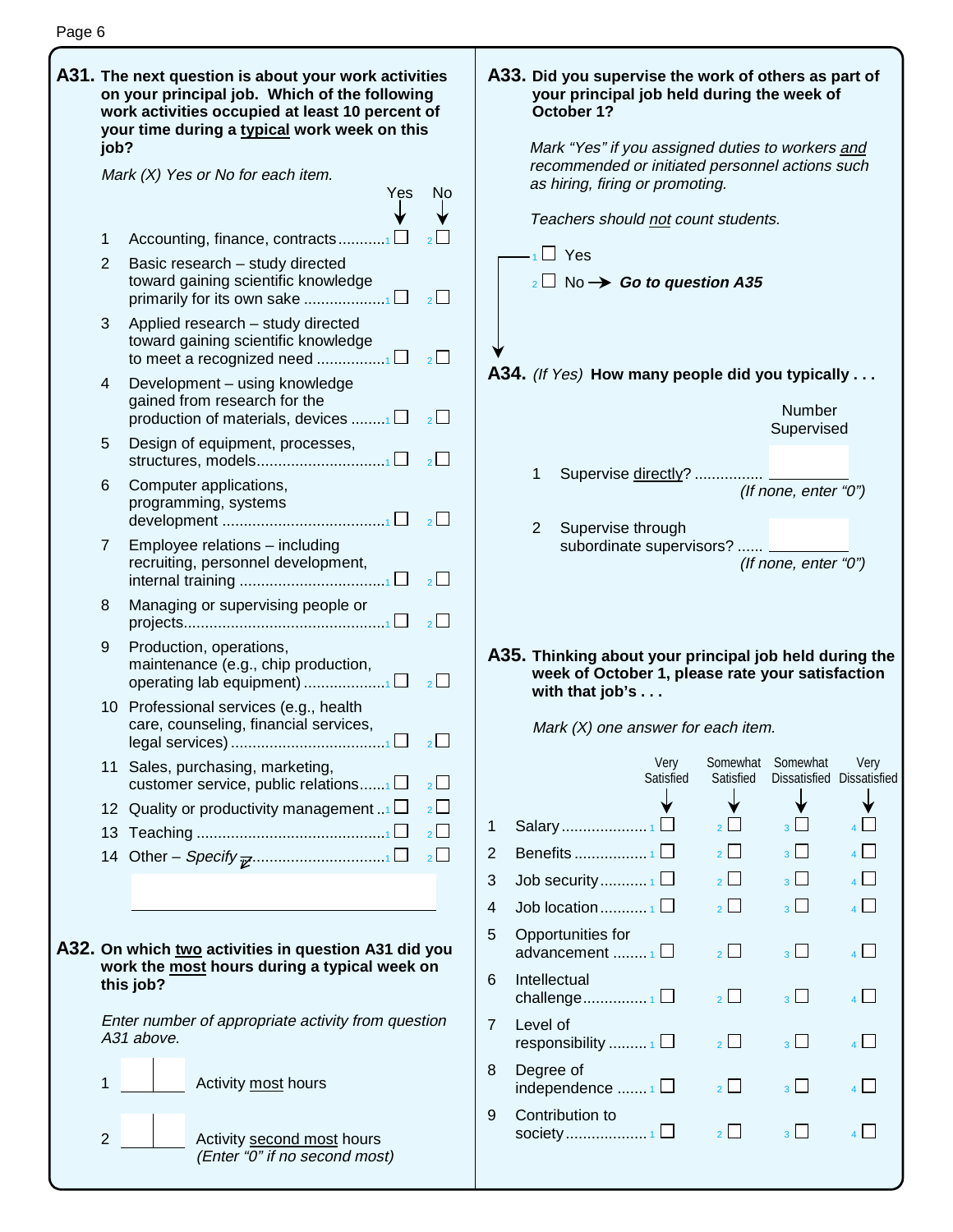| A36. How would you rate your overall satisfaction<br>with your principal job held during the week of<br>October 1?                                                                                                                                                                                                                                                   | A40. Thinking back now to 2002, was any of your<br>work during 2002 supported by contracts or<br>grants from the U.S. government?                                                                                                                                                                                                                                                                                                                                                                                                                                                                               |
|----------------------------------------------------------------------------------------------------------------------------------------------------------------------------------------------------------------------------------------------------------------------------------------------------------------------------------------------------------------------|-----------------------------------------------------------------------------------------------------------------------------------------------------------------------------------------------------------------------------------------------------------------------------------------------------------------------------------------------------------------------------------------------------------------------------------------------------------------------------------------------------------------------------------------------------------------------------------------------------------------|
| Mark $(X)$ one answer.<br>$\frac{1}{1}$ Very satisfied<br>$_2$ Somewhat satisfied                                                                                                                                                                                                                                                                                    | $\overline{\phantom{a}}$ $\Box$ $\leftarrow$ Mark (X) this box if you did not work in<br>2002 and then go to page 8, question B1<br>FEDERAL EMPLOYEES: Please answer "No".                                                                                                                                                                                                                                                                                                                                                                                                                                      |
| Somewhat dissatisfied<br>3 <sup>L</sup><br>$4 \Box$ Very dissatisfied                                                                                                                                                                                                                                                                                                | Mark $(X)$ one answer.<br>$\Box$ Yes<br>$_2\square$ No<br>Go to question A42<br>Don't know                                                                                                                                                                                                                                                                                                                                                                                                                                                                                                                      |
| A37. Before deductions, what was your basic annual<br>salary on this job as of the week of October 1,<br>2003?<br>Do not include bonuses, overtime or additional<br>compensation for summertime teaching or research.<br>If you are not salaried, please estimate your earned<br>income, excluding business expenses.<br>\$<br>.00<br>ANNUAL SALARY OR EARNED INCOME | A41. (If Yes) Which Federal agencies or departments<br>were supporting your work?<br>Mark $(X)$ all that apply.<br>$\Box$ Agriculture Department (USDA)<br>$2 \Box$ Defense Department (DOD)<br>$\frac{1}{3}\Box$ Department of Education (including NCES,<br>OERI, FIPSE, FIRST)<br>$4 \Box$ Energy Department (DOE)<br>$\frac{1}{5}$ Environmental Protection Agency (EPA)<br>$_6\Box$ Health and Human Services Department<br>(excluding NIH)<br>$7 \square$ National Aeronautics and Space Administration<br>(NASA)<br>$\vert$ National Institutes of Health (NIH)<br>9 D National Science Foundation (NSF) |
| A38. During a typical week on this job, how many<br>hours did you usually work?<br>NUMBER OF HOURS PER WEEK                                                                                                                                                                                                                                                          | $10$ Transportation Department (DOT)<br>11 Other – Specify $\overline{\mathbb{Z}}$<br>12 DON'T KNOW SOURCE AGENCY                                                                                                                                                                                                                                                                                                                                                                                                                                                                                               |
|                                                                                                                                                                                                                                                                                                                                                                      | A42. Counting all jobs held in 2002, what was<br>your total earned income for 2002, before<br>deductions?                                                                                                                                                                                                                                                                                                                                                                                                                                                                                                       |
| A39. Upon how many weeks was your salary based?<br>Include paid vacation and sick leave.                                                                                                                                                                                                                                                                             | Include all wages, salaries, bonuses, overtime,<br>commissions, consulting fees, net income from<br>businesses, summertime teaching or research,<br>postdoctoral appointment, or other work<br>associated with scholarships.                                                                                                                                                                                                                                                                                                                                                                                    |
| NUMBER OF WEEKS PER YEAR                                                                                                                                                                                                                                                                                                                                             | \$<br>.00<br>TOTAL 2002 EARNED INCOME                                                                                                                                                                                                                                                                                                                                                                                                                                                                                                                                                                           |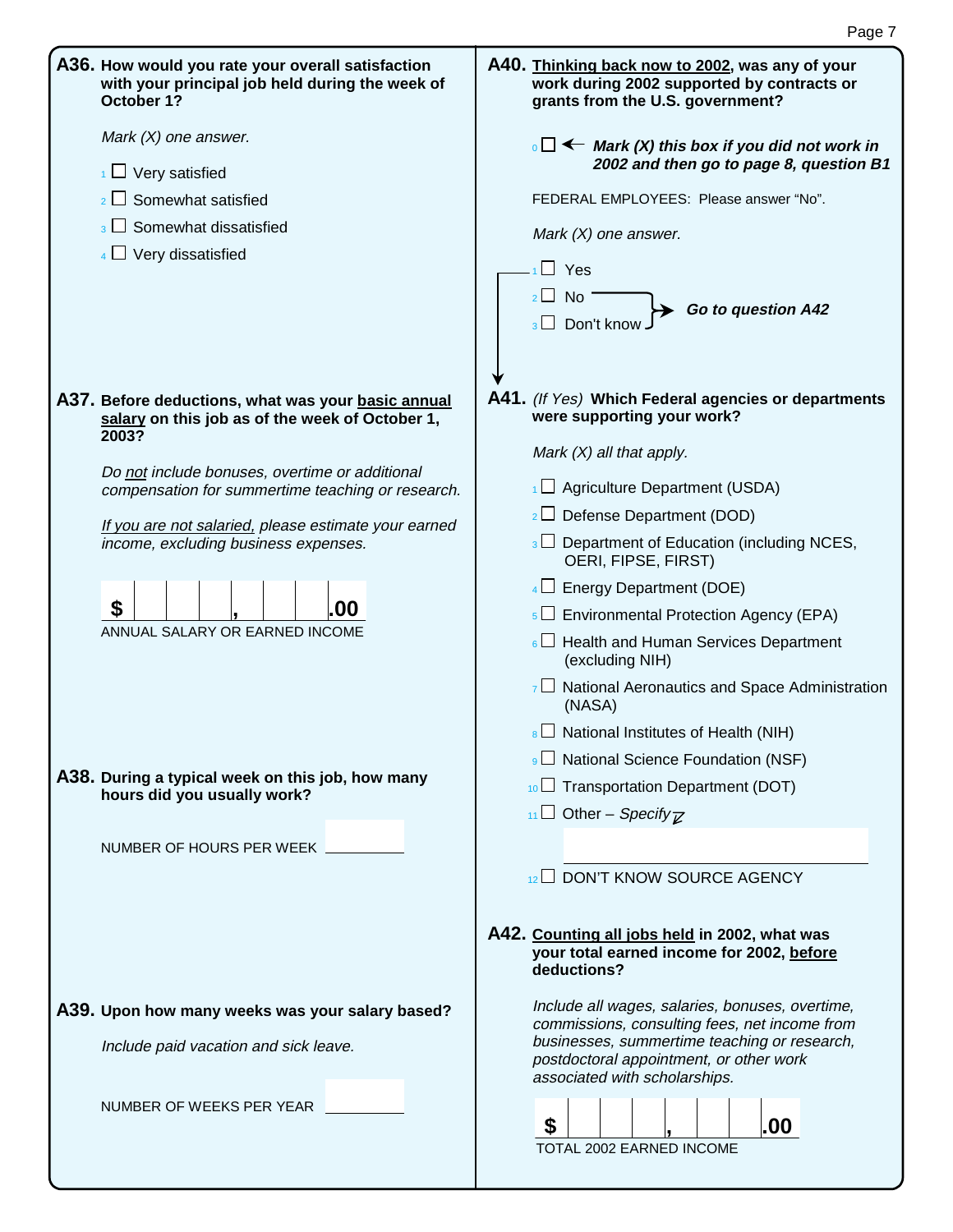| <b>B1.</b><br>Were you working for pay or profit during both<br>of these time periods - the week of April 15,                                                                                                                                                                                                                                                                                                                                                                                                                                                                                                                                      |                                                                                                                                                                                                                                                                                                                                                                                                                                                                                                                                                                                   |
|----------------------------------------------------------------------------------------------------------------------------------------------------------------------------------------------------------------------------------------------------------------------------------------------------------------------------------------------------------------------------------------------------------------------------------------------------------------------------------------------------------------------------------------------------------------------------------------------------------------------------------------------------|-----------------------------------------------------------------------------------------------------------------------------------------------------------------------------------------------------------------------------------------------------------------------------------------------------------------------------------------------------------------------------------------------------------------------------------------------------------------------------------------------------------------------------------------------------------------------------------|
| 2001, and the week of October 1, 2003?<br>$\Box$ Yes<br>$_2\Box$ No $\rightarrow$ Go to question C1 on this page<br><b>B2.</b><br>(If Yes) During these two time periods - the<br>week of April 15, 2001, and the week of October<br>1, 2003 – were you working for $\dots$<br>Mark $(X)$ one answer.<br>Go to<br>$\overline{1}$ Same employer and same job $\rightarrow$<br>question C1<br>on this page<br>$_2 \square$ Same employer but different job<br>$\frac{1}{3}$ Different employer but same job<br>$\sqrt{4}$ Different employer and different job                                                                                       | C1. Since October 1998, how many<br><b>Number</b><br>Papers have you (co)authored for<br>1<br>presentation at regional, national or<br>international conferences? (Do not<br>count presentations of the same<br>work more than once)<br>(If none, enter "0")<br>Articles, (co)authored by you, have<br>$\overline{2}$<br>been accepted for publication in a<br>refereed professional journal?<br>(If none, enter "0")<br>Books or monographs, (co)authored<br>3<br>by you, have been published or<br>accepted for publication?<br>(If none, enter "0")                            |
| B3.<br>(If Different) Why did you change your employer<br>or your job?<br>Mark (X) Yes or No for each item.<br>Yes<br>No<br>Pay, promotion opportunities $\Box$ 2<br>1<br>Working conditions (e.g., hours,<br>2<br>equipment, working environment) $\Box$ 2 $\Box$<br>$\overline{2}$<br>3<br>Change in career or professional<br>4<br>Family-related reasons (e.g.,<br>5<br>children, spouse's job moved) $\Box$ 2<br>School-related reasons (e.g.,<br>6<br>returned to school, completed<br>Laid off or job terminated (includes<br>7<br>company closings, mergers,<br>buyouts, grant or contract ended) $1 \Box$ $2 \Box$<br>$\overline{2}$<br>8 | C2. Since October 1998, have you been named as an<br>inventor on any application for a U.S. patent?<br>$\Box$ Yes<br>$_2 \Box$ No $\rightarrow$ Go to page 9, question C4<br>C <sub>3</sub> .<br>(If Yes) Since October 1998<br>Number<br>How many applications for U.S.<br>patents have named you as an<br>How many U.S. patents have been<br>$\overline{2}$<br>granted to you as an inventor?<br>(If none, enter " $0$ ")<br>3<br>How many of the patents recorded<br>as granted (in category 2 above)<br>have resulted in commercialized<br>products or processes or have been |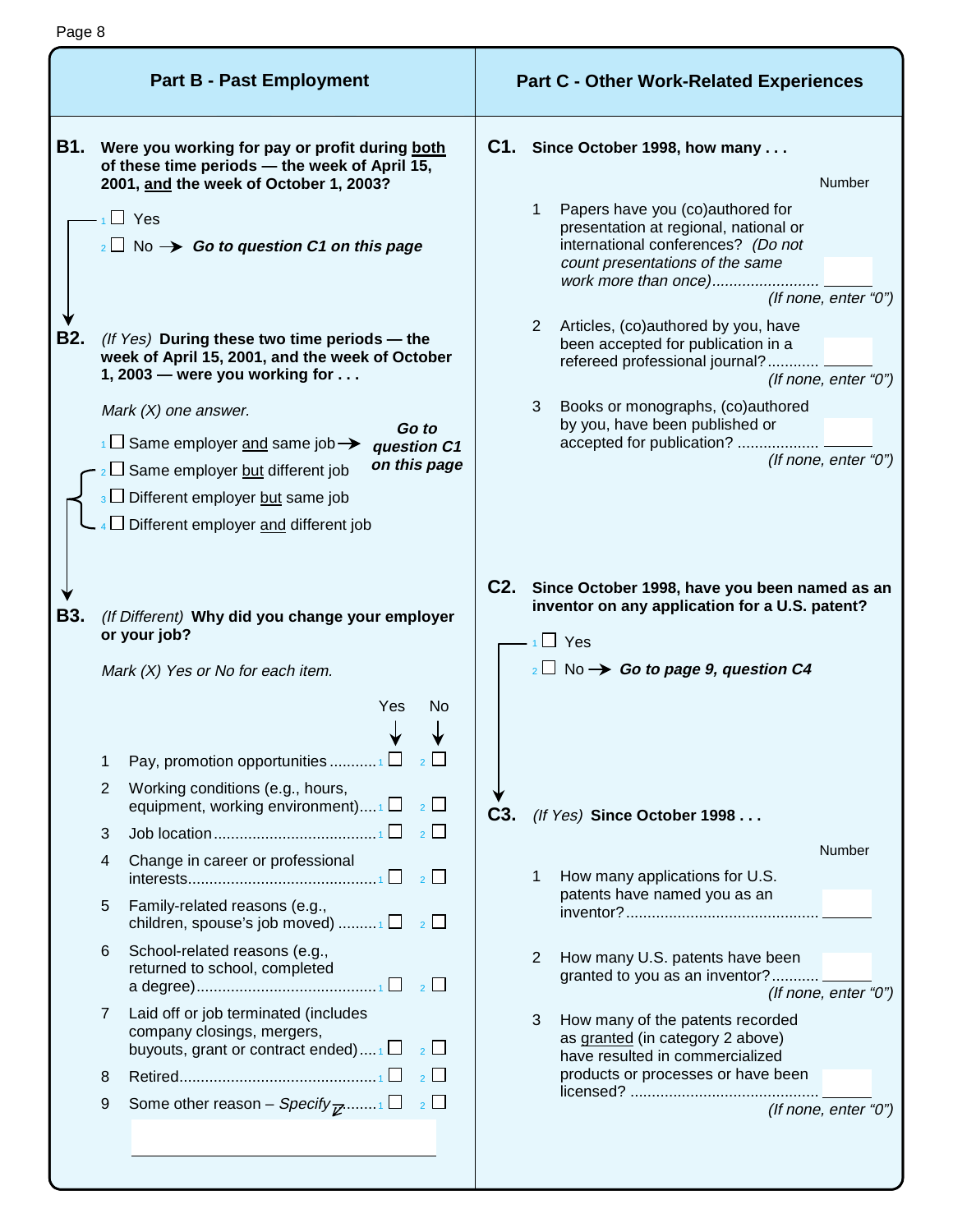| C4. | During the past year, did you attend any<br>professional society or association meetings<br>or professional conferences?       |                                                                                          |                | C8. For which of the following reasons did you take<br>training during the past year?    |                       |                           |                                   |
|-----|--------------------------------------------------------------------------------------------------------------------------------|------------------------------------------------------------------------------------------|----------------|------------------------------------------------------------------------------------------|-----------------------|---------------------------|-----------------------------------|
|     | Include regional, national, or international meetings.                                                                         |                                                                                          |                | Mark $(X)$ Yes or No for each item.                                                      |                       | <b>Yes</b>                | No.                               |
|     | $\frac{1}{1}$ Yes                                                                                                              |                                                                                          | 1              | To facilitate a change in your<br>occupational field                                     |                       |                           |                                   |
|     | $2 \Box$ No                                                                                                                    |                                                                                          | $\mathbf{2}$   | To gain further skills or knowledge                                                      |                       |                           | $\overline{2}$                    |
|     |                                                                                                                                |                                                                                          | 3              |                                                                                          |                       |                           | $\overline{2}$                    |
| C5. | To how many regional, national or international<br>professional societies or associations do you                               |                                                                                          | $\overline{4}$ | To increase opportunities for<br>promotion, advancement, or higher                       |                       |                           | $\overline{2}$                    |
|     | currently belong?                                                                                                              |                                                                                          | 5              | To learn skills or knowledge needed<br>for a recently acquired position $\Box$           |                       |                           | $2\Box$                           |
|     | <b>NUMBER</b>                                                                                                                  |                                                                                          | 6.             | Required or expected by employer $.1$                                                    |                       |                           | $\overline{2}$                    |
|     | (If none, enter "0")                                                                                                           |                                                                                          | 7 <sup>7</sup> |                                                                                          |                       |                           | $\overline{2}$                    |
|     |                                                                                                                                |                                                                                          |                |                                                                                          |                       |                           |                                   |
|     |                                                                                                                                |                                                                                          |                |                                                                                          |                       |                           |                                   |
| C6. | During the past year, did you take any work-<br>related training, such as workshops or<br>seminars?                            |                                                                                          |                | C9. What was your most important reason from<br>question C8 for taking training?         |                       |                           |                                   |
|     | Do not include professional meetings unless you<br>attended a special training session conducted at<br>the meeting/conference. |                                                                                          |                | Enter number of appropriate reason from question<br>C8 above.<br>MOST IMPORTANT REASON L |                       |                           |                                   |
|     | Do not include college coursework for which you<br>were enrolled as a student.                                                 |                                                                                          |                |                                                                                          |                       |                           |                                   |
|     | - <sub>1</sub> □ Yes<br>$_2$ No $\rightarrow$ Go to question C10                                                               | C10. When thinking about a job, how important is<br>each of the following factors to you |                |                                                                                          |                       |                           |                                   |
|     |                                                                                                                                | Mark $(X)$ one answer for each item.                                                     |                |                                                                                          |                       |                           |                                   |
|     |                                                                                                                                |                                                                                          |                | Very<br>Important                                                                        | Somewhat<br>Important | Somewhat<br>Unimportant   | <b>Not</b><br>Important<br>At All |
| C7. | (If Yes) During the past year, in which of the                                                                                 |                                                                                          |                |                                                                                          |                       |                           |                                   |
|     | following areas did you receive training?                                                                                      | 1                                                                                        |                |                                                                                          | $2 \mid$              | $3 \perp$                 | $\overline{4}$                    |
|     | Mark (X) Yes or No for each item.<br>Yes<br>N <sub>o</sub>                                                                     | 2                                                                                        |                |                                                                                          | $\overline{2}$        | 3 <sup>1</sup>            | $\overline{4}$                    |
|     |                                                                                                                                | 3                                                                                        |                | Job security1 $\square$                                                                  |                       | $3 \mid \cdot \cdot \mid$ |                                   |
|     | Management or supervisor training $$ $\Box$<br>$2$ $\Box$<br>1                                                                 | 4                                                                                        |                |                                                                                          | $\overline{2}$        | $3\Box$                   | $\overline{A}$                    |
|     | $\overline{2}$<br>Training in your occupational field $\ldots$ $\Box$<br>2                                                     | 5                                                                                        |                | Opportunities for<br>advancement $\Box$                                                  | $\frac{1}{2}$         | 3 <sup>1</sup>            | $\overline{A}$                    |
|     | 3<br>General professional training (e.g.,<br>public speaking, business writing,<br>word processing, spreadsheet use,           | 6                                                                                        | Intellectual   |                                                                                          | $2 \Box$              | 3 <sup>1</sup>            | $\overline{A}$                    |
|     | 2                                                                                                                              | 7                                                                                        | Level of       | responsibility $\Box$                                                                    | $2 \Box$              | $3\Box$                   | $\overline{4}$                    |
|     | Other work-related training<br>4                                                                                               | 8                                                                                        | Degree of      | independence $\frac{1}{1}$ $\Box$                                                        | $\frac{1}{2}$         | $3$ L I                   |                                   |
|     |                                                                                                                                | 9                                                                                        |                | Contribution to                                                                          | $\overline{2}$        | 3 <sup>L</sup>            |                                   |
|     |                                                                                                                                |                                                                                          |                |                                                                                          |                       |                           |                                   |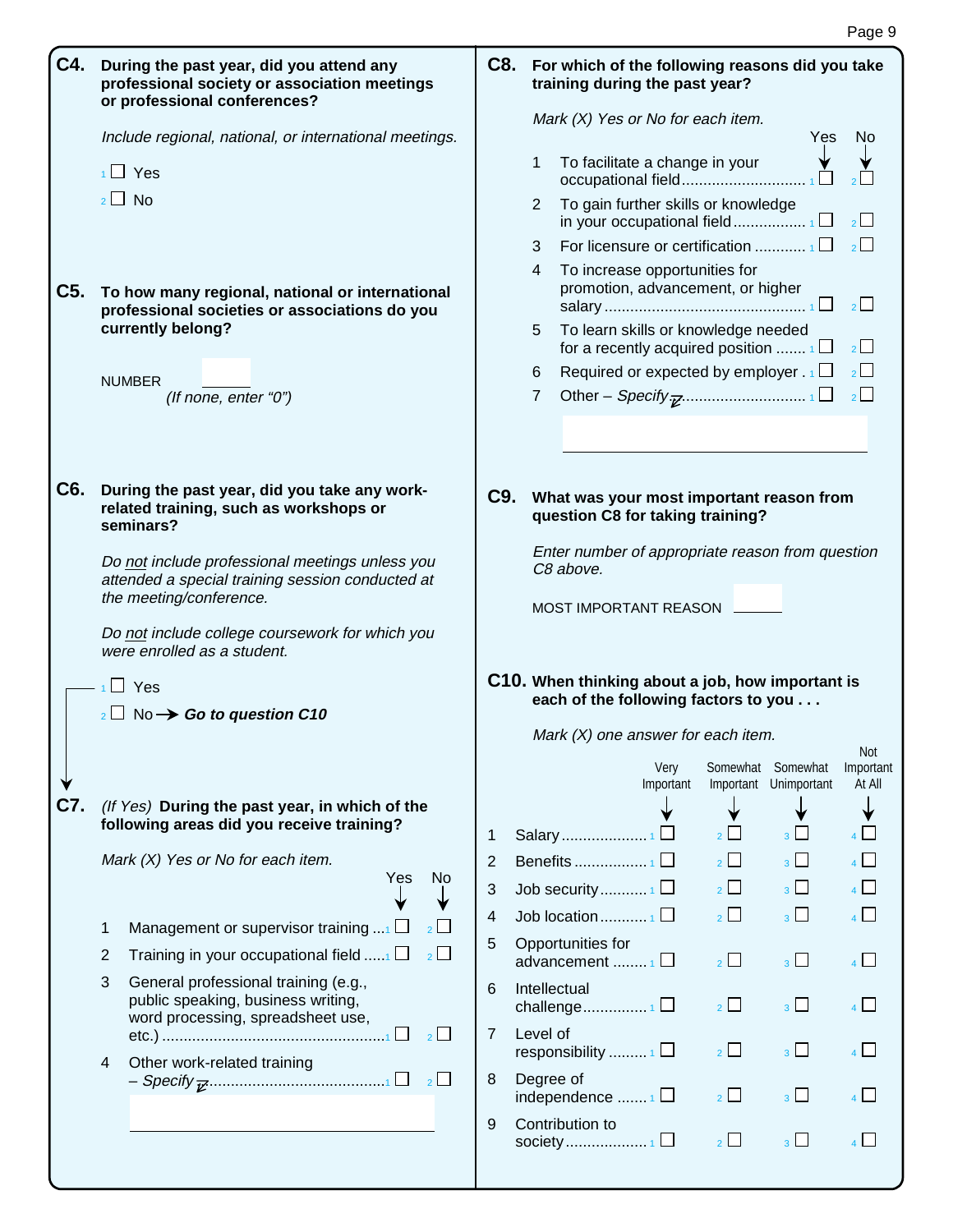|     | <b>Part D - Recent Educational Experiences</b>                                                                       | D6. | For which of the following rea<br>obtain this degree?                                    |
|-----|----------------------------------------------------------------------------------------------------------------------|-----|------------------------------------------------------------------------------------------|
| D1. | Between April 2001 and October 2003, did you                                                                         |     | Mark (X) Yes or No for each iter                                                         |
|     | complete another degree, such as a Master's or<br>another doctorate?                                                 |     | To gain further education be<br>1<br>beginning a career                                  |
|     | $_1$ $\Box$ Yes<br>$_2 \Box$ No $\rightarrow$ Go to question D8                                                      |     | To prepare for graduate sch<br>$\mathbf{2}^{\prime}$<br>or further education             |
|     |                                                                                                                      |     | To change your academic o<br>3<br>occupational field                                     |
| D2. | (If Yes) What type of degree did you earn?<br>If you completed more than one degree, mark the                        |     | To gain further skills or<br>4<br>knowledge in your academi                              |
|     | level for the highest degree awarded.                                                                                |     | occupational field<br>For licensure or certification<br>5                                |
|     | Mark $(X)$ one answer.<br>$\Box$ Bachelor's degree (e.g., BS, BA, AB)                                                |     | To increase opportunities fo<br>6<br>promotion, advancement or                           |
|     | $\overline{2}$ Master's degree (e.g., MS, MA, MBA)<br>$\overline{\mathcal{A}}$ Doctorate (e.g., PhD, DSc, EdD, etc.) |     | higher salary<br>Required or expected by en<br>7                                         |
|     | $\overline{4}$ $\Box$ Other professional degree (e.g., JD, LLB,<br>MD, DDS, etc.) - Specify $\overline{Z}$           |     | For leisure or personal inter<br>8<br>9<br>Other – Specify $\overline{\mathbf{z}}$       |
|     |                                                                                                                      |     |                                                                                          |
|     | $\overline{\phantom{a}}$ Other – Specify <sub>Z</sub>                                                                |     |                                                                                          |
| D3. | What was the primary field of study for this                                                                         | D7. | Were any of your school-relat<br>completed degree paid for by                            |
|     | degree?<br>PRIMARY FIELD OF STUDY                                                                                    |     | $\overline{1}$ Yes                                                                       |
|     |                                                                                                                      |     | $2 \perp$ No                                                                             |
|     |                                                                                                                      | D8. |                                                                                          |
| D4. | In what month and year was this degree<br>awarded?                                                                   |     | During the week of October 1,<br>enrolled in or taking courses<br>university?            |
|     | Month<br>Year<br>$\mathbf{2}$<br>0<br>O<br><b>DEGREE AWARDED</b>                                                     |     | $_1\Box$ Yes<br>$_2$ No $\rightarrow$ Go to page 11, que                                 |
| D5. | From which academic institution did you receive<br>this degree?                                                      | D9. | (If Yes) Were you taking cours                                                           |
|     | College or University Name                                                                                           |     | as<br>Mark $(X)$ one answer.                                                             |
|     | Department                                                                                                           |     | $\Box$ A full-time student in a degr                                                     |
|     | City/Town                                                                                                            |     | $\frac{1}{2}$ A part-time student in a deg<br>$\frac{1}{3}$ Not enrolled in a degree pro |
|     | State/Foreign Country                                                                                                |     | courses                                                                                  |

# **b** isons did you

Mark (X) Yes or No for each item.

|   |                                                            | Yes | No       |
|---|------------------------------------------------------------|-----|----------|
| 1 |                                                            |     |          |
|   | To gain further education before                           |     |          |
| 2 | To prepare for graduate school                             |     |          |
| 3 | To change your academic or                                 |     |          |
| 4 | To gain further skills or<br>knowledge in your academic or |     |          |
| 5 |                                                            |     |          |
| 6 | To increase opportunities for<br>promotion, advancement or |     |          |
|   |                                                            |     |          |
| 7 | Required or expected by employer $\cdot$ 1                 |     | $\sim$ 1 |
| 8 | For leisure or personal interest $\Box$                    |     |          |
| 9 |                                                            |     |          |
|   |                                                            |     |          |

**D7. Were any of your school-related costs for your completed degree paid for by an employer?**

**D8. During the week of October 1, 2003, were you enrolled in or taking courses at a college or** 

**estion E1** 

- **Ses or enrolled** 
	- ree program

gree program

ogram, but taking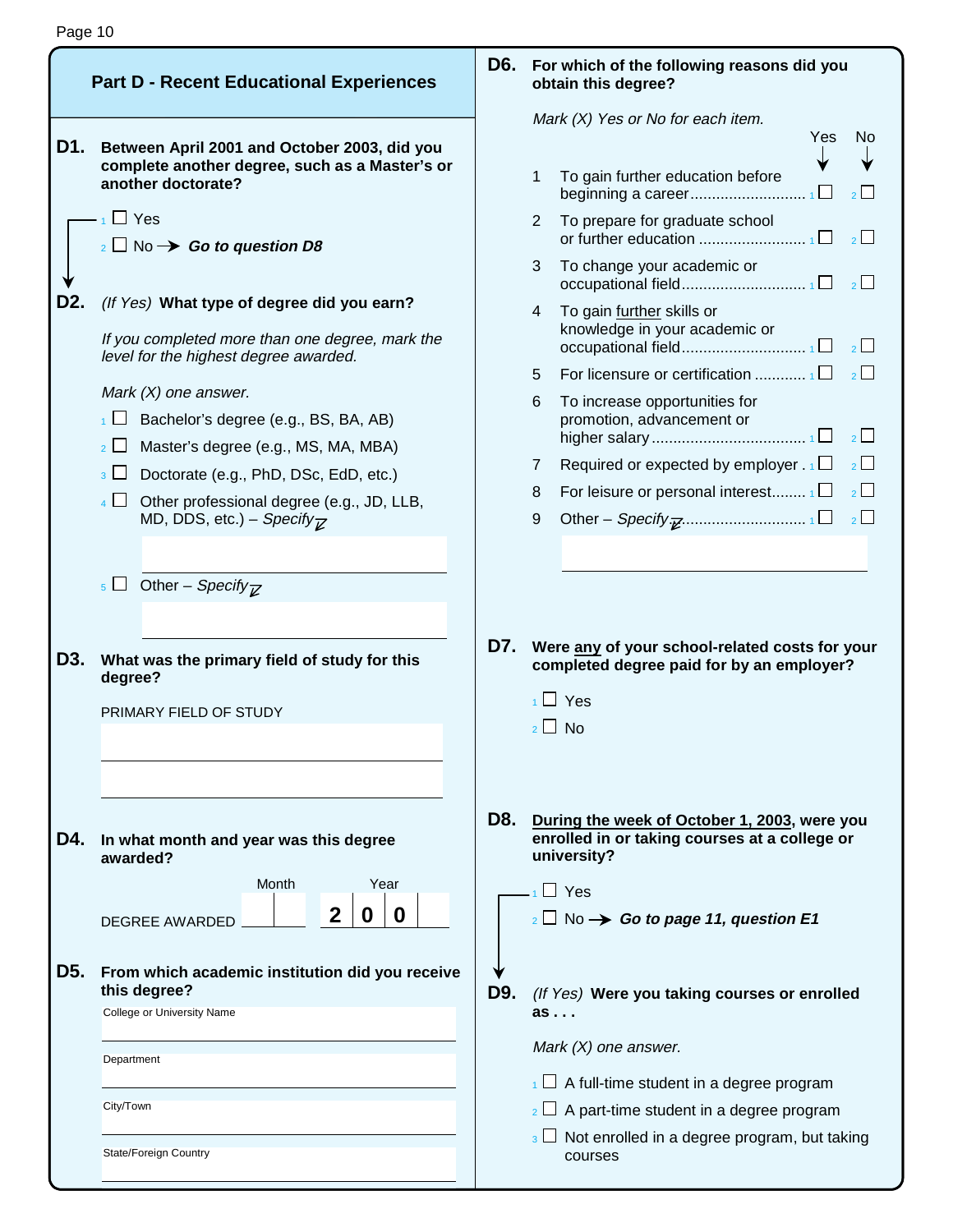| D10. Toward what degree were you working?<br>If you were working toward more than one degree,<br>mark the level for the highest degree.                                                                                                                                                                                                                                                             | <b>Part E - Demographic Information</b>                                                                                                                                                                                                                      |
|-----------------------------------------------------------------------------------------------------------------------------------------------------------------------------------------------------------------------------------------------------------------------------------------------------------------------------------------------------------------------------------------------------|--------------------------------------------------------------------------------------------------------------------------------------------------------------------------------------------------------------------------------------------------------------|
| Mark $(X)$ one answer.<br>$\overline{1}$ No specific degree $\rightarrow$ Go to question D12<br>Bachelor's degree (e.g., BS, BA, AB)<br>Master's degree (e.g., MS, MA, MBA)<br>$2$ $\Box$<br>Doctorate (e.g., PhD, DSc, EdD, etc.)<br>3 <sub>1</sub><br>Other professional degree (e.g., JD, LLB,<br>$4 \Box$<br>MD, DDS, etc.) – Specify $\overline{K}$<br>Other - Specify $\overline{z}$<br>$5-1$ | E1.<br>On October 1, 2003, were you<br>Mark $(X)$ one answer.<br>Married<br>$\Box$ Living in a marriage-like relationship<br>$_3$ $\Box$ Widowed<br>$4 \Box$ Separated<br>Go to page 12,<br>question E4<br>$_5$ $\Box$ Divorced<br>$_6$ $\Box$ Never married |
| D11. What was the primary field of study for this<br>degree?<br>PRIMARY FIELD OF STUDY                                                                                                                                                                                                                                                                                                              | E2.<br>(If Married or Living in a marriage-like relationship)<br>During the week of October 1, was your spouse<br>or partner working for pay or profit at a full-time<br>or part-time job?                                                                   |
| D12. For which of the following reasons were you<br>taking courses or enrolled?<br>Mark $(X)$ Yes or No for each item.<br>Yes<br>No                                                                                                                                                                                                                                                                 | Yes, full-time<br>$\Box$ Yes, part-time<br>$_3 \Box$ No $\rightarrow$ Go to page 12, question E4                                                                                                                                                             |
| To gain further education before<br>1<br>beginning a career<br>To prepare for graduate school<br>2                                                                                                                                                                                                                                                                                                  |                                                                                                                                                                                                                                                              |
| 2<br>3<br>To change your academic or                                                                                                                                                                                                                                                                                                                                                                | E3.<br>(If Yes) Did your spouse's or partner's duties<br>on this job require the technical expertise of a<br>bachelor's degree or higher in                                                                                                                  |
| To gain further skills or<br>4<br>knowledge in your academic or<br>occupational field 1□<br>$\overline{2}$                                                                                                                                                                                                                                                                                          | Mark (X) Yes or No for each item.<br>Yes<br>No                                                                                                                                                                                                               |
| For licensure or certification1<br>$\overline{2}$<br>5<br>6<br>To increase opportunities for<br>promotion, advancement or<br>$2^{\square}$<br>Required or expected by employer<br>$2\Box$<br>7                                                                                                                                                                                                      | Engineering, computer science,<br>1<br>math, or the natural sciences $\Box$<br>$\overline{2}$ $\Box$<br>$\overline{2}$<br>Some other field (e.g., health,<br>3                                                                                               |
| $\overline{2}$<br>For leisure or personal interest $\Box$<br>8<br>$\overline{2}$<br>9                                                                                                                                                                                                                                                                                                               | business, or education)                                                                                                                                                                                                                                      |
| D13. Were any of your school-related costs for taking<br>courses paid for by an employer?<br>$\overline{1}$ Yes<br>$_2\square$ No                                                                                                                                                                                                                                                                   |                                                                                                                                                                                                                                                              |

Page 11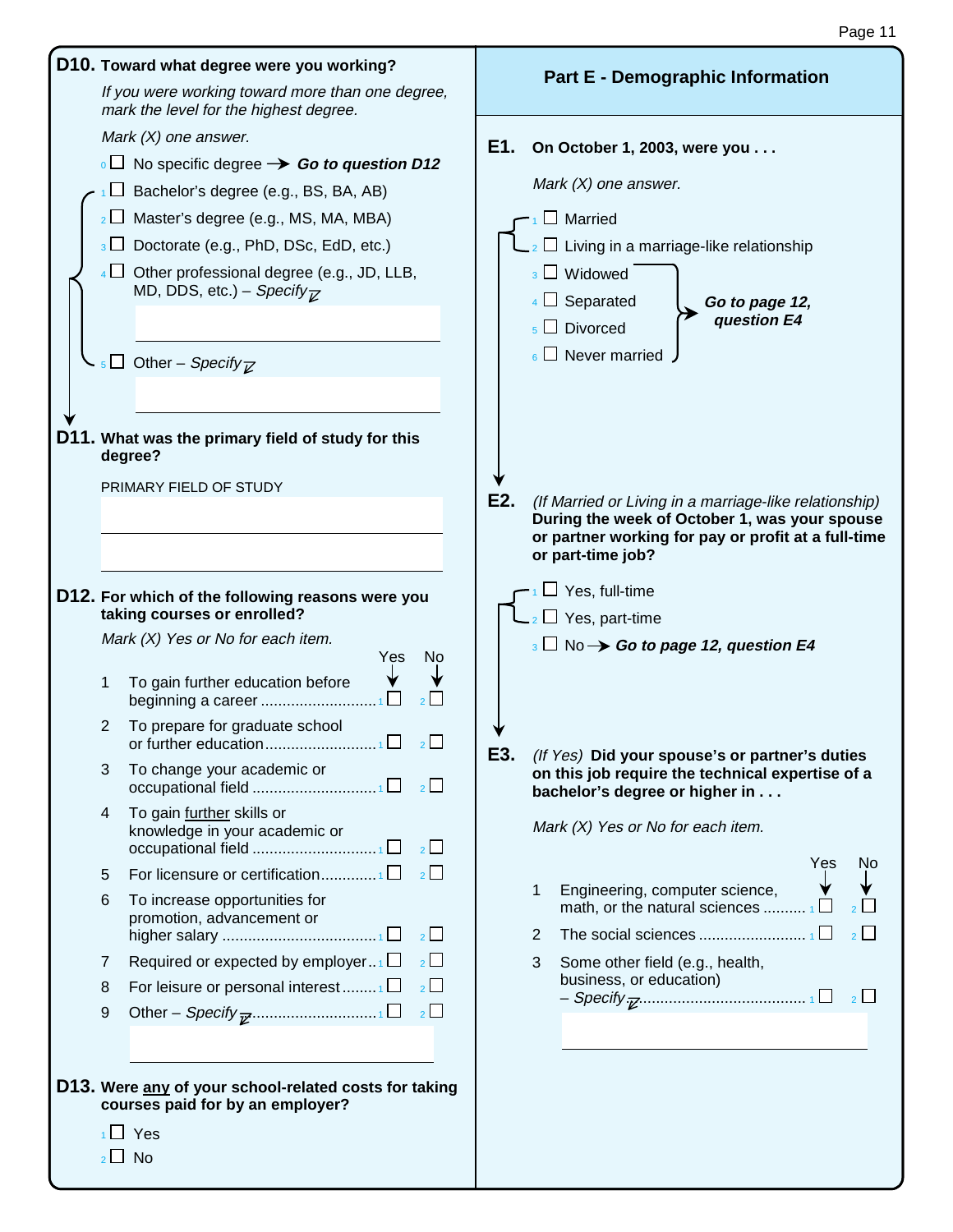Page 12

| E4. | On October 1, 2003, did you have any children<br>living with you as part of your family?                                                       | E7.<br>On October 1, 2003, were you a                                                                            |
|-----|------------------------------------------------------------------------------------------------------------------------------------------------|------------------------------------------------------------------------------------------------------------------|
|     | Only count children who lived with you at least<br>50 percent of the time.                                                                     | $\Box$ U.S. citizen<br>$\frac{1}{2}$ Non-U.S. citizen $\rightarrow$ Go to question E9                            |
|     | $_1$ $\Box$ Yes                                                                                                                                |                                                                                                                  |
|     | $_2 \Box$ No $\rightarrow$ Go to question E6                                                                                                   |                                                                                                                  |
|     |                                                                                                                                                | E8.<br>(If U.S. citizen) Were you a U.S. citizen                                                                 |
|     |                                                                                                                                                | Mark $(X)$ one answer.                                                                                           |
|     |                                                                                                                                                | $\Box$ Born in the United States,<br>Puerto Rico, or other<br>Go to page 13,<br>U.S. territories<br>question E16 |
| E5. | (If Yes) How many of these children living with                                                                                                | $2 \Box$ Born abroad of<br>American parent(s)                                                                    |
|     | you as part of your family were                                                                                                                | $3 \Box$ By naturalization $\rightarrow$ Go to page 13,                                                          |
|     | If no children in a category, enter "0."                                                                                                       | question E12                                                                                                     |
|     | Number of<br>Children                                                                                                                          |                                                                                                                  |
|     | 1                                                                                                                                              | E9.<br>(If Non-U.S. citizen) Were you a non-U.S.<br>citizen                                                      |
|     | 2                                                                                                                                              | $\frac{1}{1}$ With a Permanent U.S.<br>Resident Visa (Green Card)                                                |
|     | 3                                                                                                                                              | Year<br>Go to<br>$\rightarrow$ page 13,                                                                          |
|     | 4                                                                                                                                              | <b>OBTAINED IN</b><br>question E11                                                                               |
|     | 5                                                                                                                                              | With a Temporary U.S.<br><b>Resident Visa</b>                                                                    |
|     |                                                                                                                                                | <b>E10.</b> (If a Temporary U.S. Resident Visa Holder)<br>On October 1, 2003, did you hold a visa<br>issued      |
|     |                                                                                                                                                | Mark $(X)$ one answer.                                                                                           |
| E6. | On October 1, 2003, were you living in the United<br>States, Puerto Rico, or other U.S. territories, or<br>were you living in another country? | $\Box$ For temporary work (e.g., H-1B, L-1A, L-1B,<br>$etc.$ )                                                   |
|     | $\frac{1}{1}$ United States, Puerto Rico, or other U.S.                                                                                        | $_2 \Box$ For study or training (e.g., F-1, J-1, H-3, etc.)                                                      |
|     | territories<br>$\frac{1}{2}$ Another country                                                                                                   | $\frac{1}{3}$ To you as the dependent of another person<br>(e.g., F-2, H-4, J-2, K-2, L-2, etc.)                 |
|     |                                                                                                                                                | $\sqrt{4}$ For any other reason – Specify visa type $\overline{\chi}$                                            |
|     |                                                                                                                                                |                                                                                                                  |
|     |                                                                                                                                                |                                                                                                                  |
|     |                                                                                                                                                |                                                                                                                  |
|     |                                                                                                                                                |                                                                                                                  |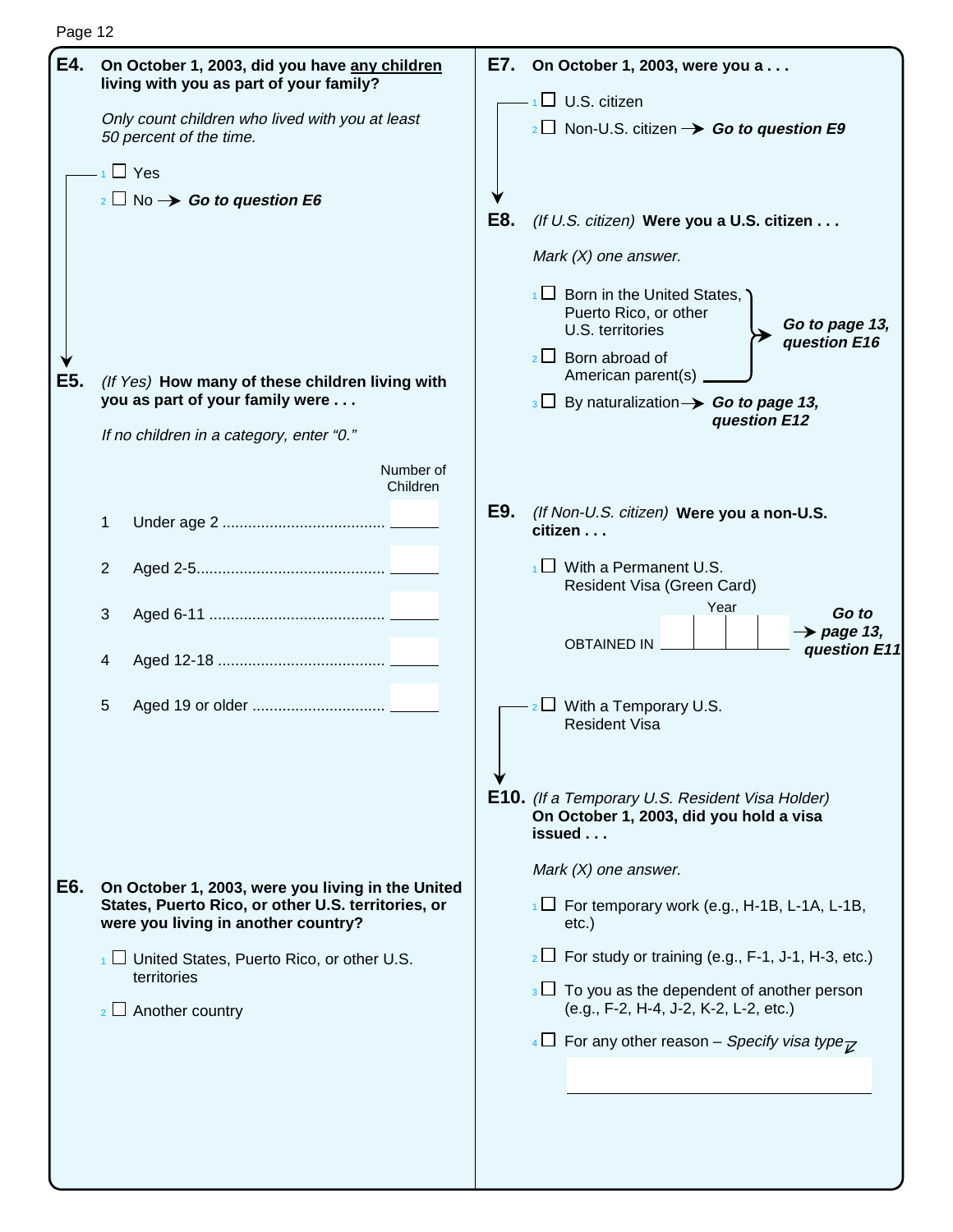| E11. (If Non-U.S. citizen) Of which country are you a<br>citizen?                                                   | E14. Which factors were important in your decision to<br>first come to the United States for six months or<br>longer? |
|---------------------------------------------------------------------------------------------------------------------|-----------------------------------------------------------------------------------------------------------------------|
|                                                                                                                     | Mark (X) Yes or No for each item.                                                                                     |
| <b>COUNTRY</b>                                                                                                      | Yes<br>No                                                                                                             |
|                                                                                                                     |                                                                                                                       |
|                                                                                                                     | Family-related reasons<br>$\mathbf{1}$                                                                                |
|                                                                                                                     | Educational opportunities in the<br>$2^{\circ}$<br>$\overline{2}$                                                     |
|                                                                                                                     | Job or economic opportunities $\Box$<br>3 <sup>7</sup>                                                                |
|                                                                                                                     | 4 Scientific or professional<br>infrastructure in my field 1 $\square$<br>2                                           |
| E12. In what year did you first come to the United<br>States for six months or longer?                              | 5                                                                                                                     |
|                                                                                                                     |                                                                                                                       |
| YEAR _                                                                                                              |                                                                                                                       |
|                                                                                                                     |                                                                                                                       |
|                                                                                                                     | E15. Which two factors in question E14 were the                                                                       |
|                                                                                                                     | most important reasons in your decision to<br>come to the United States?                                              |
|                                                                                                                     | Enter number of appropriate reason from question                                                                      |
|                                                                                                                     | E14 above.                                                                                                            |
|                                                                                                                     |                                                                                                                       |
| E13. What kind of visa did you hold when you first<br>came to the United States for six months or                   | 1<br>Most important reason                                                                                            |
| longer?                                                                                                             |                                                                                                                       |
| Mark $(X)$ one answer.                                                                                              | $\overline{2}$<br>Second most important reason<br>(Enter "0" if no second reason)                                     |
| $\frac{1}{1}$ Permanent U.S. Resident Visa (Green Card)                                                             |                                                                                                                       |
| $_2\Box$ Temporary U.S. Resident Visa for temporary<br>work (e.g., H-1B, L-1A, L-1B, etc.)                          | E16. Are you a citizen of more than one country?                                                                      |
| $\overline{\mathcal{E}}$ Temporary U.S. Resident Visa for study or<br>training (e.g., F-1, J-1, H-3, etc.)          | $\overline{1}$ Yes                                                                                                    |
| $4\Box$ Temporary U.S. Resident Visa as the<br>dependent of another person (e.g., F-2, H-4,<br>J-2, K-2, L-2, etc.) | $2 \Box$ No                                                                                                           |
| $\overline{5}$ U Other Temporary U.S. Resident Visa –                                                               |                                                                                                                       |
| Specify visa type $\overline{\kappa}$                                                                               | E17. What is your birthdate?                                                                                          |
|                                                                                                                     |                                                                                                                       |
|                                                                                                                     | Year 19<br>Month<br>Day                                                                                               |
|                                                                                                                     |                                                                                                                       |
|                                                                                                                     |                                                                                                                       |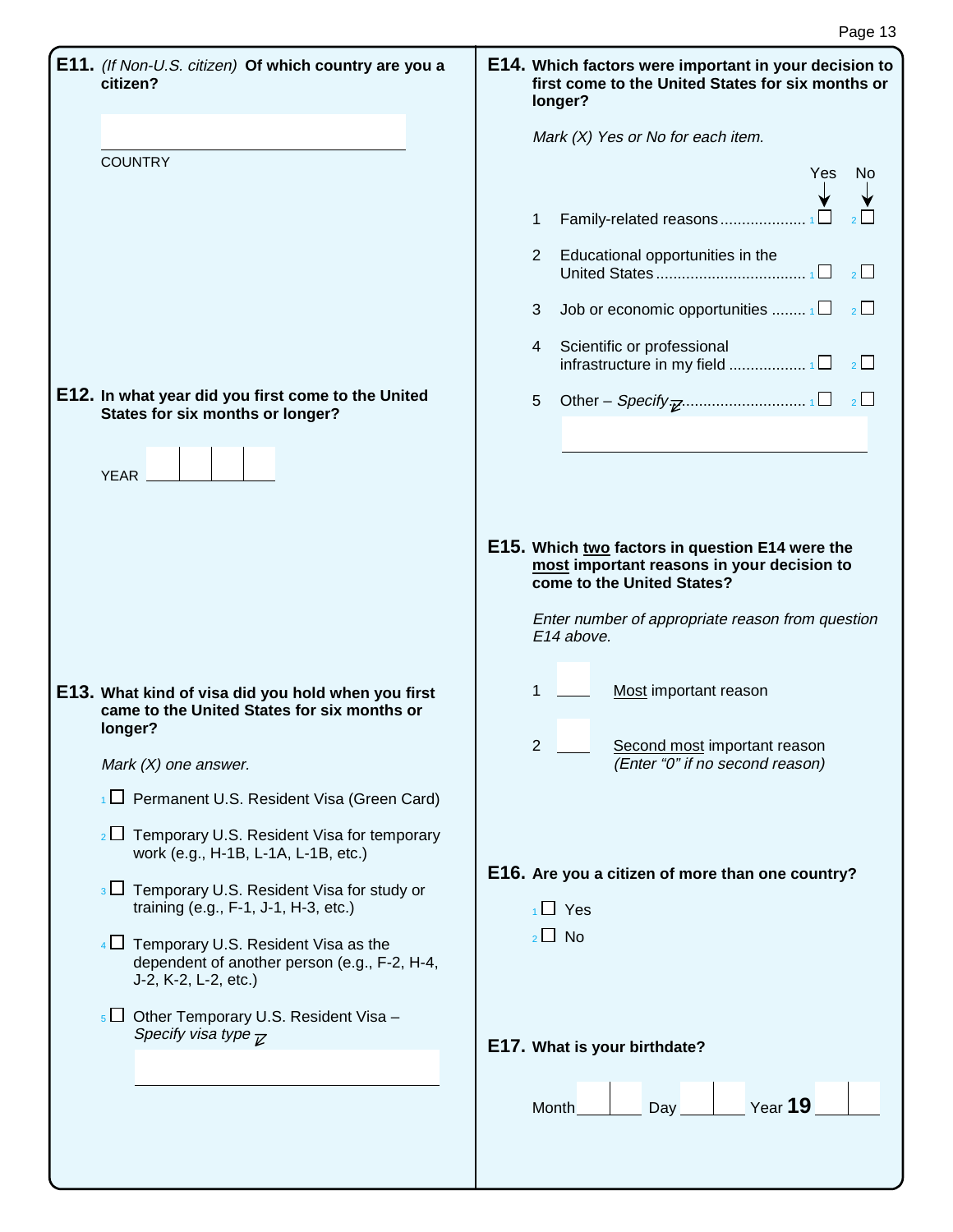| Page |  |  |
|------|--|--|
|------|--|--|

| E18. What is the USUAL degree of difficulty you have with                                                                                                                                                                                                                                                                                                                                           |                                    |                                        |                                                                                                                                                                                |               |        |                      |  |           |                   |                          |                              |                |                  |                |                 |
|-----------------------------------------------------------------------------------------------------------------------------------------------------------------------------------------------------------------------------------------------------------------------------------------------------------------------------------------------------------------------------------------------------|------------------------------------|----------------------------------------|--------------------------------------------------------------------------------------------------------------------------------------------------------------------------------|---------------|--------|----------------------|--|-----------|-------------------|--------------------------|------------------------------|----------------|------------------|----------------|-----------------|
|                                                                                                                                                                                                                                                                                                                                                                                                     | Mark (X) one answer for each item. |                                        |                                                                                                                                                                                |               |        |                      |  |           |                   |                          |                              | Moderate       |                  | Severe         | Unable<br>to Do |
|                                                                                                                                                                                                                                                                                                                                                                                                     |                                    |                                        |                                                                                                                                                                                |               |        |                      |  |           | <b>None</b>       |                          | Slight                       |                |                  |                |                 |
| 1                                                                                                                                                                                                                                                                                                                                                                                                   |                                    |                                        | SEEING words or letters in ordinary newsprint (with<br>HEARING what is normally said in conversation with<br>another person (with hearing aid, if you usually wear one) $\Box$ |               |        |                      |  |           |                   |                          | $\frac{1}{2}$                | 3 <sup>1</sup> |                  | $\overline{A}$ | 5 <sup>1</sup>  |
| 2                                                                                                                                                                                                                                                                                                                                                                                                   |                                    |                                        |                                                                                                                                                                                |               |        |                      |  |           |                   |                          | $2\mid$                      | 3 <sup>1</sup> |                  | $\overline{A}$ | $5\Box$         |
| 3                                                                                                                                                                                                                                                                                                                                                                                                   |                                    |                                        | WALKING without human or mechanical assistance                                                                                                                                 |               |        |                      |  |           |                   |                          | $\overline{2}$               | $3^{\square}$  |                  | $\mathbf{A}$   | $5\Box$         |
| LIFTING or carrying something as heavy as 10 pounds,<br>4                                                                                                                                                                                                                                                                                                                                           |                                    |                                        |                                                                                                                                                                                |               |        |                      |  |           |                   |                          | $2^{\square}$                | $\overline{3}$ |                  | $\overline{4}$ | 5 <sup>L</sup>  |
| E19. $\circ$ □ ← Mark (X) this box if you answered "None" to all the activities in question E18, and go to<br>question E21.                                                                                                                                                                                                                                                                         |                                    |                                        |                                                                                                                                                                                |               |        |                      |  |           |                   |                          |                              |                |                  |                |                 |
| E20. What is the earliest age at which you <u>first</u> began experiencing <u>any</u> difficulties in <u>any</u> of these areas?                                                                                                                                                                                                                                                                    |                                    |                                        |                                                                                                                                                                                |               |        |                      |  |           |                   |                          |                              |                |                  |                |                 |
|                                                                                                                                                                                                                                                                                                                                                                                                     |                                    |                                        |                                                                                                                                                                                |               |        |                      |  |           |                   |                          |                              |                |                  |                |                 |
| <b>AGE</b>                                                                                                                                                                                                                                                                                                                                                                                          |                                    | OR ${}_{0}\Box \leftarrow$ SINCE BIRTH |                                                                                                                                                                                |               |        |                      |  |           |                   |                          |                              |                |                  |                |                 |
| E21. In case we need to clarify some of the information you have provided, please list a phone number and                                                                                                                                                                                                                                                                                           |                                    |                                        |                                                                                                                                                                                |               |        |                      |  |           |                   |                          |                              |                |                  |                |                 |
| an e-mail address where you can be reached.                                                                                                                                                                                                                                                                                                                                                         |                                    |                                        |                                                                                                                                                                                |               |        |                      |  |           |                   |                          |                              |                |                  |                |                 |
|                                                                                                                                                                                                                                                                                                                                                                                                     |                                    |                                        |                                                                                                                                                                                |               |        |                      |  |           |                   |                          |                              |                |                  |                |                 |
| Daytime Phone Number                                                                                                                                                                                                                                                                                                                                                                                |                                    | Area Code                              |                                                                                                                                                                                |               | Number |                      |  |           |                   |                          |                              |                |                  |                |                 |
|                                                                                                                                                                                                                                                                                                                                                                                                     |                                    |                                        |                                                                                                                                                                                |               |        |                      |  |           |                   |                          |                              |                |                  |                |                 |
| <b>Evening Phone Number</b>                                                                                                                                                                                                                                                                                                                                                                         |                                    | Area Code                              |                                                                                                                                                                                | <b>Number</b> |        |                      |  |           |                   |                          |                              |                |                  |                |                 |
|                                                                                                                                                                                                                                                                                                                                                                                                     |                                    |                                        |                                                                                                                                                                                |               |        |                      |  |           |                   |                          |                              |                |                  |                |                 |
| E-mail Address                                                                                                                                                                                                                                                                                                                                                                                      |                                    |                                        |                                                                                                                                                                                |               |        | $^{\textregistered}$ |  |           |                   |                          |                              |                |                  |                |                 |
| E22. Since we are interested in how education and employment change over time, we may be recontacting you                                                                                                                                                                                                                                                                                           |                                    |                                        |                                                                                                                                                                                |               |        |                      |  |           |                   |                          |                              |                |                  |                |                 |
| in 2005. To help us contact you, please provide the name and contact information for two people who are<br>likely to know where you can be reached. Do not include someone who lives in your household.<br>As with all the information provided in this questionnaire, complete confidentiality will be provided. These people<br>will only be contacted if we have trouble contacting you in 2005. |                                    |                                        |                                                                                                                                                                                |               |        |                      |  |           |                   |                          |                              |                |                  |                |                 |
| <b>First Name</b>                                                                                                                                                                                                                                                                                                                                                                                   | MI                                 | Last Name                              |                                                                                                                                                                                |               |        |                      |  |           | <b>First Name</b> |                          | MI                           |                | <b>Last Name</b> |                |                 |
| Number and Street                                                                                                                                                                                                                                                                                                                                                                                   |                                    |                                        |                                                                                                                                                                                |               |        |                      |  |           |                   | <b>Number and Street</b> |                              |                |                  |                |                 |
| City/Town                                                                                                                                                                                                                                                                                                                                                                                           |                                    |                                        | <b>State</b>                                                                                                                                                                   | ZIP Code      |        |                      |  | City/Town |                   |                          |                              |                | <b>State</b>     | ZIP Code       |                 |
| Country (if outside of U.S.)                                                                                                                                                                                                                                                                                                                                                                        |                                    |                                        |                                                                                                                                                                                |               |        |                      |  |           |                   |                          | Country (if outside of U.S.) |                |                  |                |                 |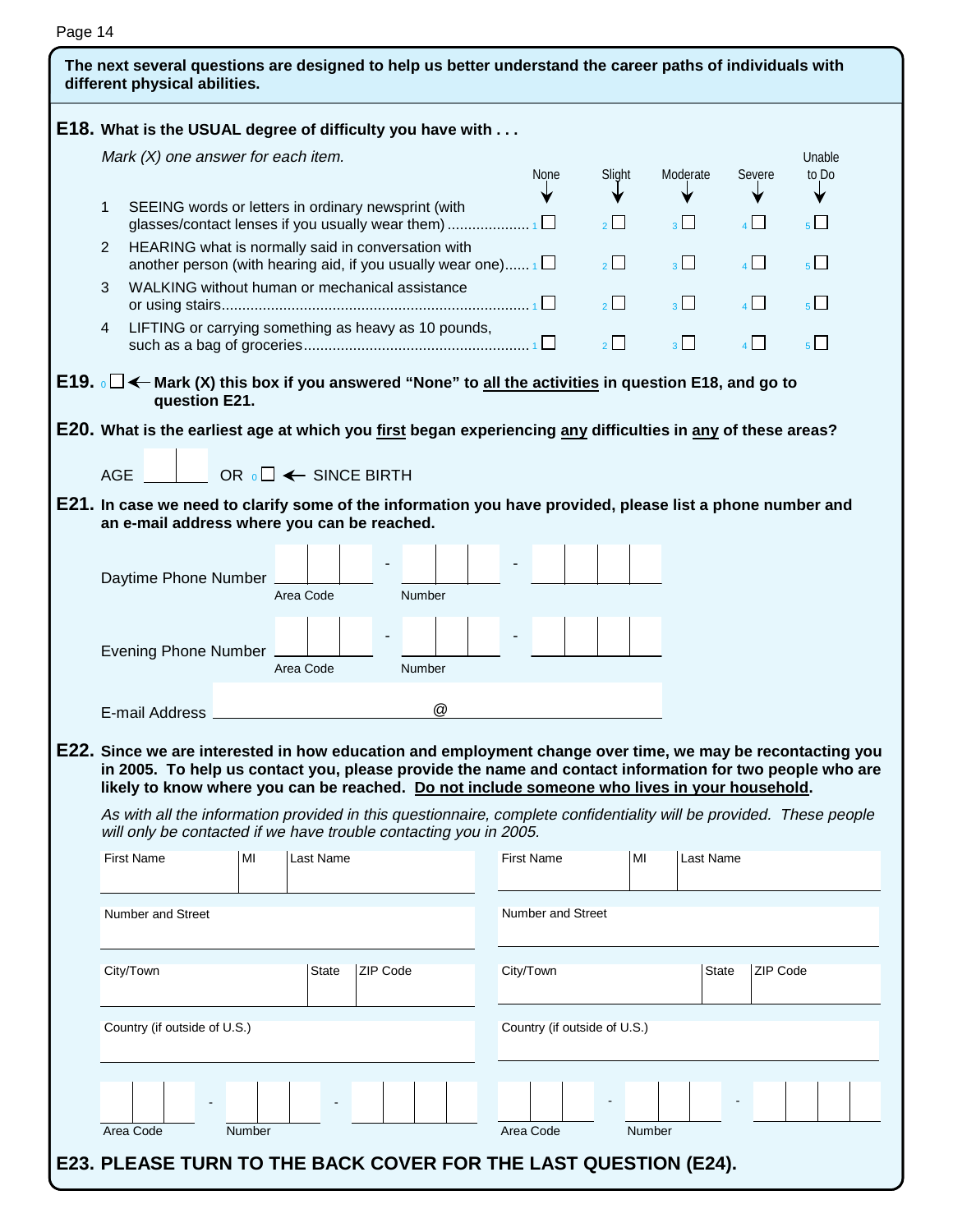# **JOB CATEGORY LIST**

**(PAGES 16-17)**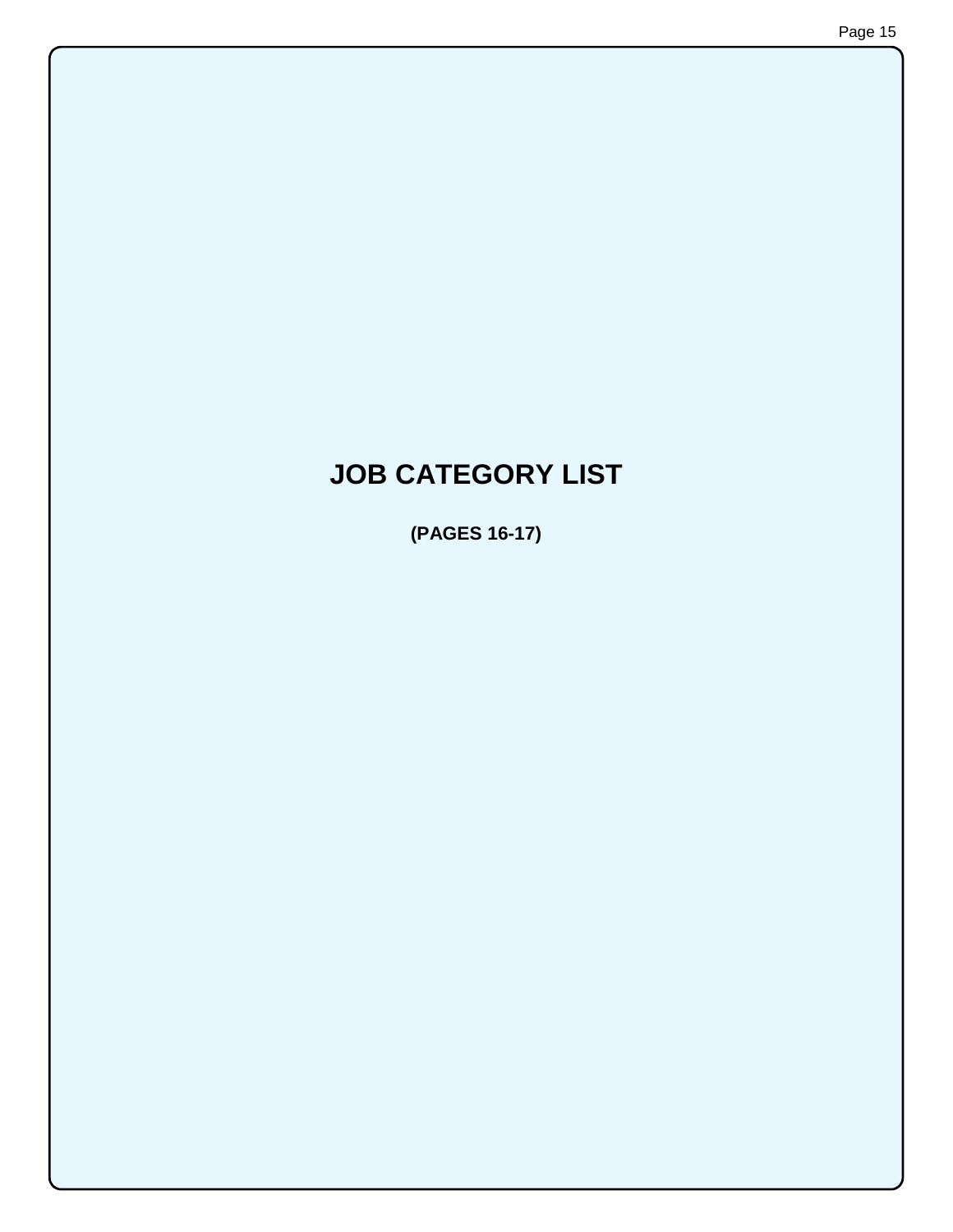## **JOB CATEGORY**

If you cannot find the code that best describes your job, use the "OTHER" code under the most appropriate broad category. If none of the codes fit your job, use Code 500.

#### 010 **Artists, Broadcasters, Editors, Entertainers, Public Relations Specialists, Writers**

#### **Biological/Life Scientists**

- 021 Agricultural and food scientists
- 022 Biochemists and biophysicists
- 023 Biological scientists (e.g., botanists, ecologists, zoologists)
- 024 Forestry and conservation scientists
- 025 Medical scientists (excluding practitioners)
- 026 Technologists and technicians in the biological/life sciences
- 027 OTHER biological and life scientists

#### **Clerical/Administrative Support Occupations**

- 031 Accounting clerks and bookkeepers
- 032 Secretaries, receptionists, typists
- 033 OTHER administrative (e.g., record clerks, telephone operators)
- 040 **Clergy and Other Religious Workers**

#### **Computer Occupations** (Also see 173)

- **\*\*\*** Computer engineers (See 087, 088 under Engineers)
- 051 Computer and information scientists, research
- 052 Computer programmers (business, scientific, process control)
- 053 Computer support specialists
- 054 Computer system analysts
- 055 Database administrators
- 056 Network and computer systems administrators
- 057 Network systems and data communications analysts
- 058 OTHER computer and information science occupations
- **\*\*\* Consultants** (Select the code that comes closest to your usual area of consulting)
- 070 **Counselors** (Educational, vocational, mental health, and substance abuse) (Also see 236)

#### **Engineers and Architects**

- 081 Architects
- **\*\*\*** Engineers (Also see 100-104)
- 082 Aeronautical, aerospace, and astronautical engineers
- 083 Agricultural engineers
- 084 Bioengineers and biomedical engineers
- 085 Chemical engineers
- 086 Civil, including architectural and sanitary engineers
- 087 Computer engineers hardware
- 088 Computer engineers software
- 089 Electrical and electronics engineers
- 090 Environmental engineers
- 091 Industrial engineers

#### **Engineers (Continued)** (Also see 100-104)

- 092 Marine engineers and naval architects
- 093 Materials and metallurgical engineers
- 094 Mechanical engineers
- 095 Mining and geological engineers
- 096 Nuclear engineers
- 097 Petroleum engineers
- 098 Sales engineers
- 099 OTHER engineers

#### **Engineering Technologists, Technicians, and Surveyors**

- 100 Electrical, electronic, industrial, and mechanical technicians
- 101 Drafting occupations, including computer drafting
- 102 Surveying and mapping technicians
- 103 OTHER engineering technologists and technicians
- 104 Surveyors, cartographers, photogrammetrists

#### 110 **Farmers, Foresters and Fishermen**

#### **Health Occupations**

- 111 Diagnosing/treating practitioners (e.g., dentists, optometrists, physicians, psychiatrists, podiatrists, surgeons, veterinarians)
- 112 Registered nurses, pharmacists, dieticians, therapists, physician assistants
- 236 Psychologists, including clinical (Also see 070)
- 113 Health technologists and technicians (e.g., dental hygienists, health record technologist/technicians, licensed practical nurses, medical or laboratory technicians, radiological technicians)
- 114 OTHER health occupations

#### 120 **Lawyers, Judges**

- 130 **Librarians, Archivists, Curators**
- **\*\*\* Managers/Supervisors, First Line** (Select the code that comes closest to the field you manage)

#### **Managers, Top-Level Executives, Administrators** (People who manage other managers)

141 Top-level managers, executives, administrators (e.g., CEO/COO/CFO, president, district manager, general manager, legislator, chancellor, provost)

#### **Managers, Other** (Also see 151-153)

- 142 Computer and information systems managers
- 143 Engineering managers
- 144 Medical and health services managers
- 145 Natural sciences managers
- 146 Education administrators (e.g., registrar, dean, principal)
- 147 OTHER mid-level managers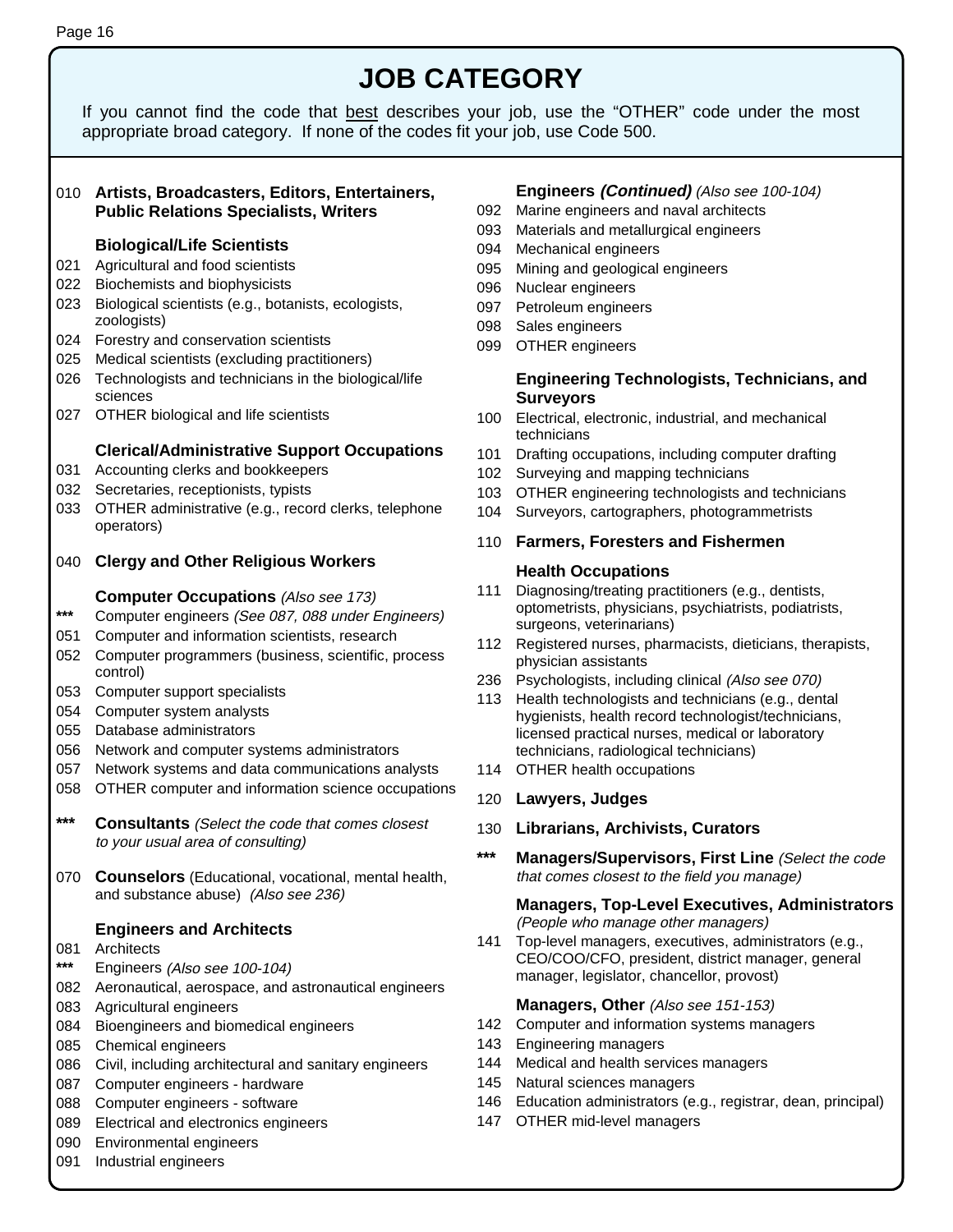# **JOB CATEGORY (Continued)**

#### **Management-Related Occupations**

(Also see 141-147)

- 151 Accountants, auditors, and other financial specialists
- 152 Personnel, training, and labor relations specialists
- 153 OTHER management related occupations

#### **Mathematical Scientists**

- 171 Actuaries
- 172 Mathematicians
- 173 Operations research analysts, including modeling
- 174 Statisticians
- 175 Technologists/technicians in the mathematical sciences
- 176 OTHER mathematical scientists

#### **Physical Scientists**

- 191 Astronomers
- 192 Atmospheric and space scientists
- 193 Chemists, except biochemists
- 194 Geologists, including earth scientists
- 195 Oceanographers
- 196 Physicists
- 197 Technologists and technicians in the physical sciences
- 198 OTHER physical scientists
- **\*\*\* Research Associates/Assistants** (Select the code that comes closest to your field)

#### **Sales and Marketing Occupations**

- 200 Insurance, securities, real estate, and business services
- 201 Sales occupations commodities except retail (e.g., industrial machinery/equipment/supplies, medical and dental equipment/supplies)
- 202 Sales occupations retail (e.g., furnishings, clothing, motor vehicles, cosmetics)
- 203 OTHER marketing and sales occupations

### **Service Occupations, Except Health**

(Also see 111-114)

- 221 Food preparation and services (e.g., cooks, waitresses, bartenders)
- 222 Protective services (e.g., fire fighters, police, guards, wardens, park rangers)
- 223 OTHER service occupations, except health (e.g., probation officers, human services workers)

### **Social Scientists**

- 231 Anthropologists
- 232 Economists
- 233 Historians
- 235 Political scientists
- 236 Psychologists, including clinical (Also see 070)
- 237 Sociologists
- 238 OTHER social scientists

#### 240 **Social Workers**

#### **Teachers and Professors**

- **\*\*\*** Precollegiate Teachers
- 251 Pre-Kindergarten and kindergarten
- 252 Elementary
- 253 Secondary computer, math, or sciences
- 254 Secondary social sciences
- 255 Secondary other subjects
- 256 Special education primary and secondary
- 257 OTHER precollegiate area
- **\*\*\*** Postsecondary Professors
- 271 Agriculture
- 272 Art, Drama, and Music
- 273 Biological Sciences
- 274 Business, Commerce and Marketing
- 275 Chemistry
- 276 Computer Science
- 277 Earth, Environmental, and Marine Sciences
- 278 Economics
- 279 Education
- 280 Engineering
- 281 English
- 282 Foreign Languages
- 283 History
- 286 Mathematics and Statistics
- 287 Health and Related Sciences
- 288 Physical Education
- 289 Physics
- 290 Political Science
- 291 Psychology
- 293 Sociology
- 297 OTHER Natural Sciences
- 298 OTHER Social Sciences
- 299 OTHER Postsecondary fields
- 300 OTHER teachers and instructors (e.g., private tutors, dance or flying instructors, martial arts instructors)

#### **Other Professions**

- 401 Construction and extraction occupations
- 402 Installation, maintenance, and repair occupations
- 403 Precision/production occupations (e.g., metal workers, woodworkers, butchers, bakers, assemblers, printing occupations, tailors, shoemakers, photographic process)
- 405 Transportation and material moving occupations

#### 500 **OTHER OCCUPATIONS (Not Listed)**